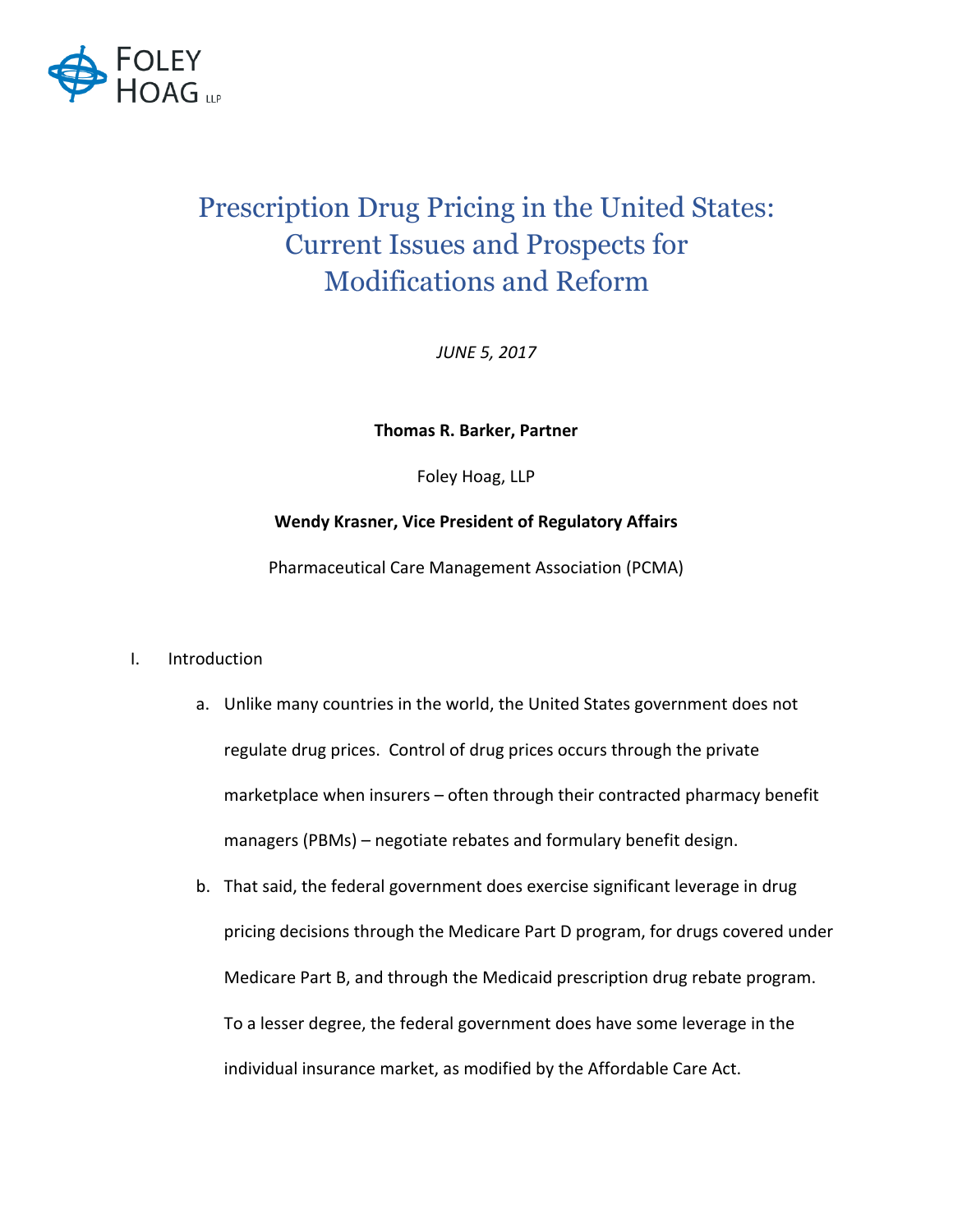- c. In addition, states are able to exercise control over drug pricing through supplemental rebates in the Medicaid program.
- d. Even before his election, and in the months since taking office, President Trump has not been shy about expressing his views over prescription drug pricing and has strongly hinted that the federal government should play more of a role in regulating drug pricing.
- e. This paper will address:
	- i. Federal government regulation and oversight of drug pricing
	- ii. The role of pharmacy benefit managers (PBMs)
	- iii. Public policy options to be aware of in the year ahead
- II. Federal government regulation and oversight of drug pricing
	- a. The Medicare program
		- i. There are two pathways to coverage of prescription drugs under the Medicare program: Medicare Part B and Medicare Part D.
		- ii. Part B drugs
			- 1. Background
				- a. Historically, the Medicare program did not cover most outpatient prescription drugs. Limited coverage was available as a medical benefit for some classes of drugs.
				- b. Drugs are covered under Part B if they are: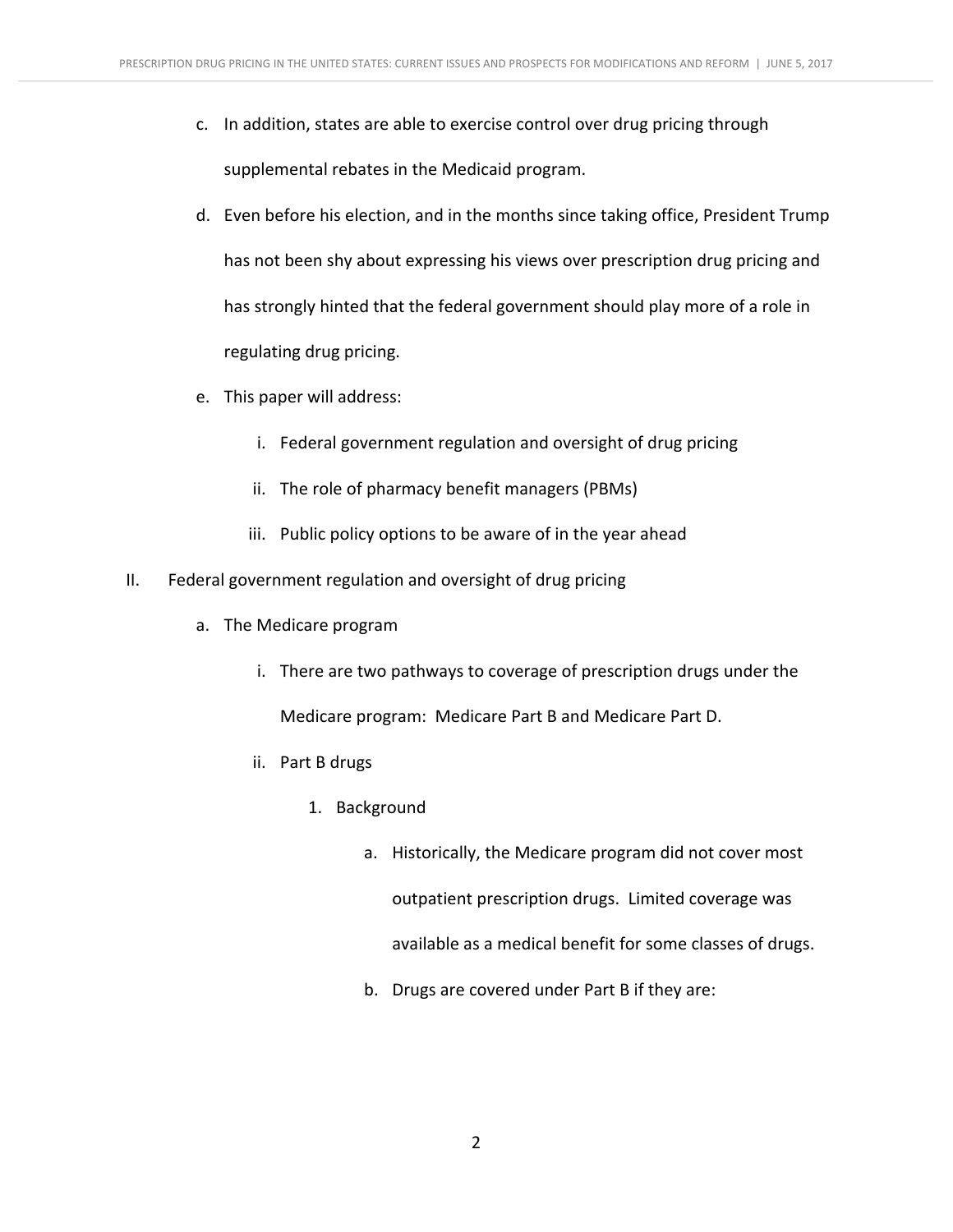- i. Administered incident to a physician's service and not usually self-administered. Social Security Act § 1861(s)(2)(S).
	- 1. "Usually" is defined in the Medicare benefit policy manual as, with respect to Medicare beneficiaries, more than 50% of the time. Medicare Benefit Policy Manual Ch. 15 § 50.2.C.
	- 2. Some common examples of these "incident" to" drugs are chemotherapy drugs and drugs used to treat rheumatoid arthritis.
- ii. Specifically named in the statute. Social Security

Act  $\S$  1861(s)(2)(I), (J), (O), (Q), (T).

- 1. Erythropoiesis stimulating agents
- 2. Anti-organ rejection agents
- 3. Oral anti-cancer agents
- 4. Oral anti-emetic agents
- iii. Necessary for the effective use of durable medical equipment. Medicare Benefit Policy Manual Ch. 15 § 110.3.
	- 1. E.g., nebulizers used for administration of albuterol.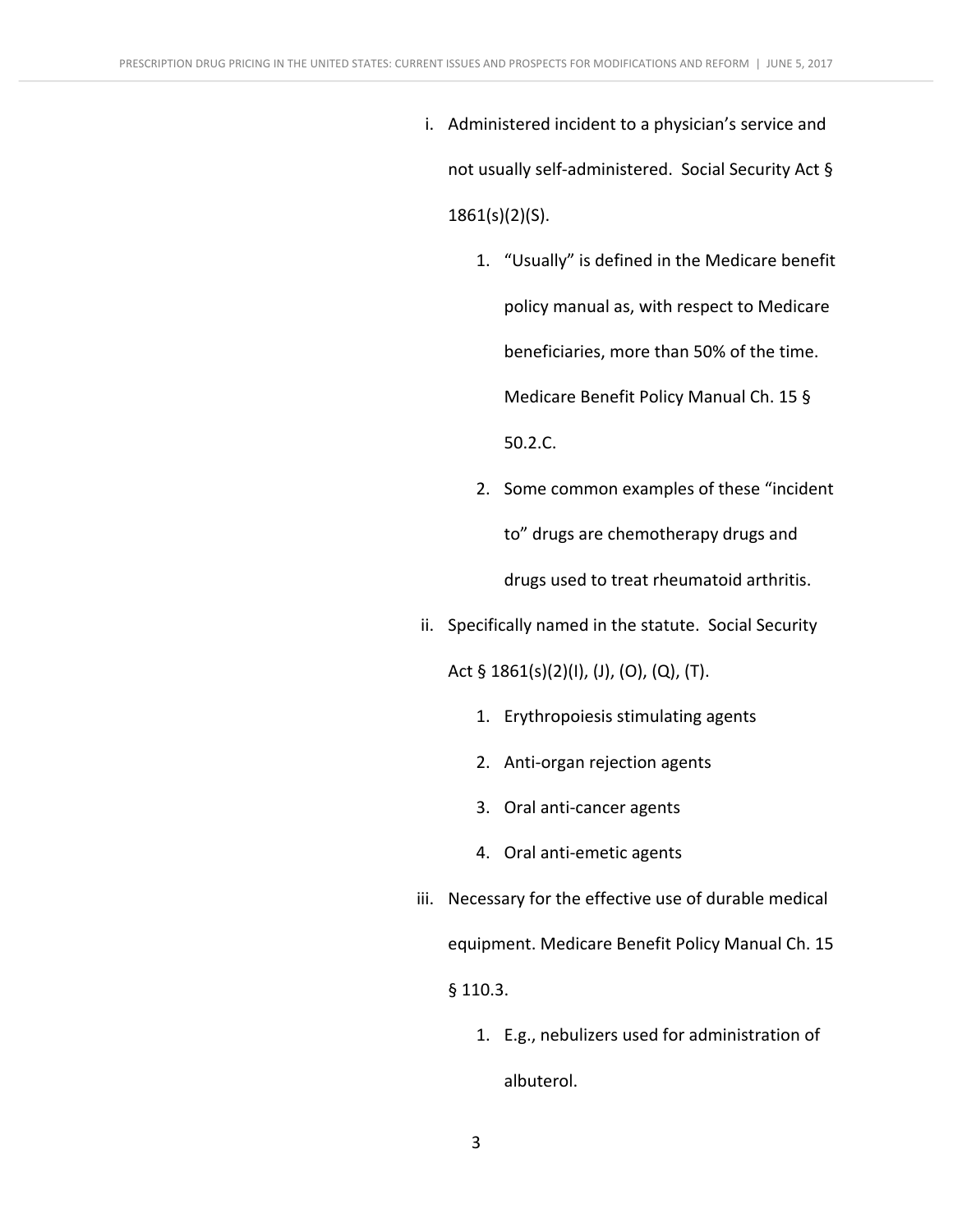- 2. Coverage
	- a. Although this authority is not commonly exercised for Part B drugs, CMS does have the authority to limit coverage for Part B drugs through its "reasonable and necessary" authority.
		- i. Medicare cannot pay for items and services that are not "reasonable and necessary for the diagnosis or treatment of illness or injury." Social Security Act § 1862(a)(1)(A).
	- b. CMS has, in the past, issued coverage decisions limiting

coverage for some part D drugs:

- i. PET scans and PET imaging agents
- ii. Provenge®
- c. CMS contractors can also issue local coverage

determinations that a drug is usually self-administered and

therefore not covered under Part B.

- 3. Payment for Part B drugs
	- a. CMS reimburses the entity that bills Medicare for a part B drug (e.g., physician, hospital, pharmacy) at the average sales price (ASP) of the drug plus  $6\%$ . Social Security Act § 1847A.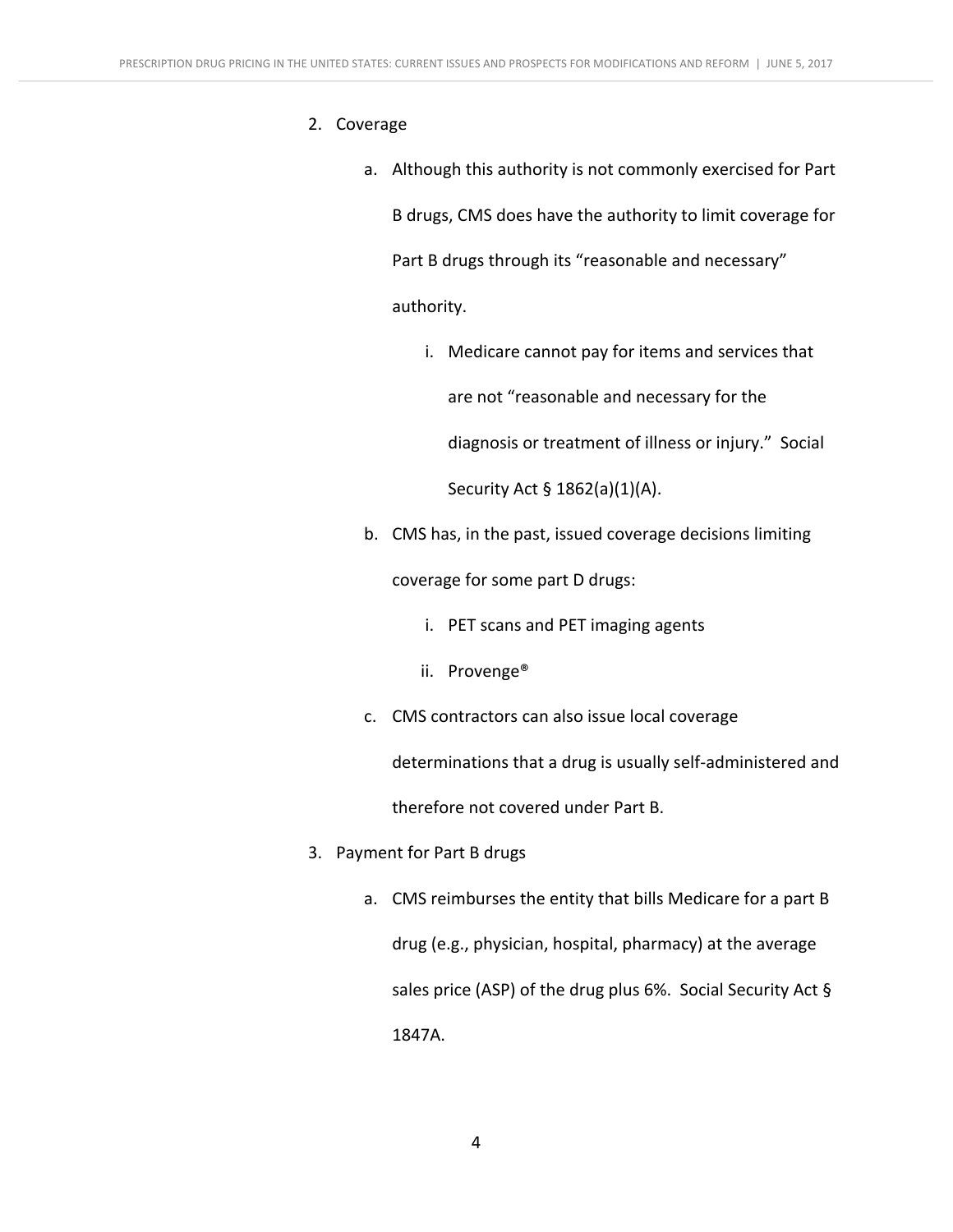- i. The 6% add-on is reduced as a result of the sequestration order signed by President Obama on March 1, 2013 for claims with dates of service on or after April 1, 2013. As a result, the ASP add-on, for as long as sequestration is in effect (at least through  $2025$ ) is only  $4.8\%$ .
- b. ASP is defined as the total of all of the manufacturer's sales to all purchasers in the United States divided by the total number of units sold. Social Security Act § 1847A(c)(1).
	- i. Some sales are exempt from ASP calculation:
		- 1. Sales exempt from Medicaid best price
		- 2. Sales at a nominal charge.
	- ii. ASP is determined net of discounts, rebates, chargebacks, and other price concessions. Social Security Act § 1847A(c)(3).
		- 1. This is a major change from the policy in effect prior to 2003, which did not take price concessions into effect when determining the Medicare payment amount for Part B drugs. The failure to account for price concessions led to multiple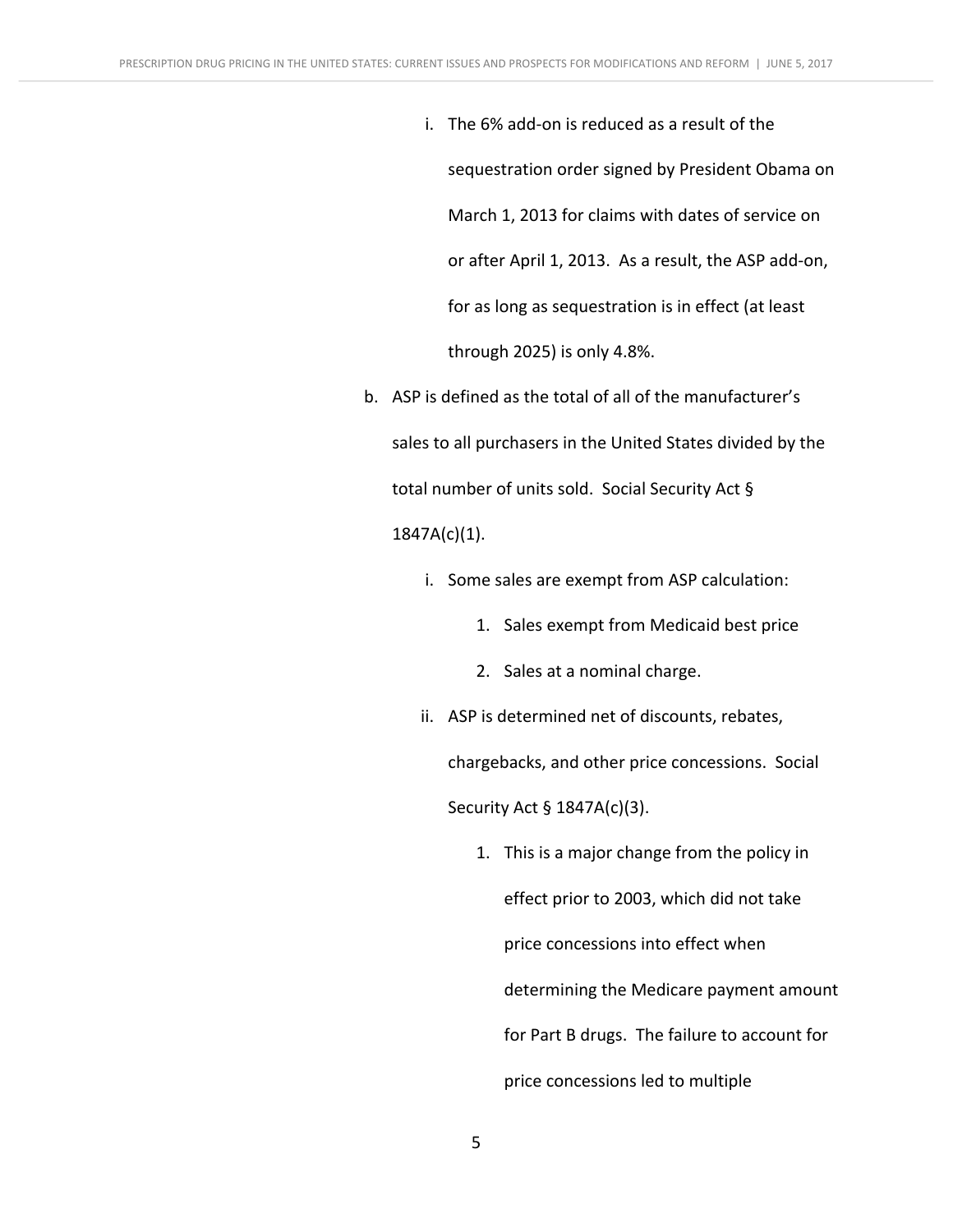determinations by agencies such as the HHS Inspector General, the Congressional Budget Office and the Office of Management and Budget that Medicare was dramatically overpaying for Part B drugs.

- iii. The statute contains special rules where ASP is not available for a new drug.
- iv. ASP determinations are made on a quarterly basis.
- c. Manufacturers are required to report ASP to CMS on a quarterly basis. By statute, these reports are highly confidential and generally cannot be disclosed by CMS.
- d. The HHS Inspector General is authorized to monitor the market price of Part B drugs ("widely available market price"). If the Inspector General determines that the ASP exceeds the market price by a specified percentage, CMS can disregard ASP and must substitute payment at the widely available market price for the drug in the succeeding quarter. Social Security Act § 1847A(d)(3)(C).
- e. On balance, the ASP+6 mechanism for reimbursing for Part B drugs reflects an attempt by Congress and CMS to recognize the market forces that occur in the sale of Part B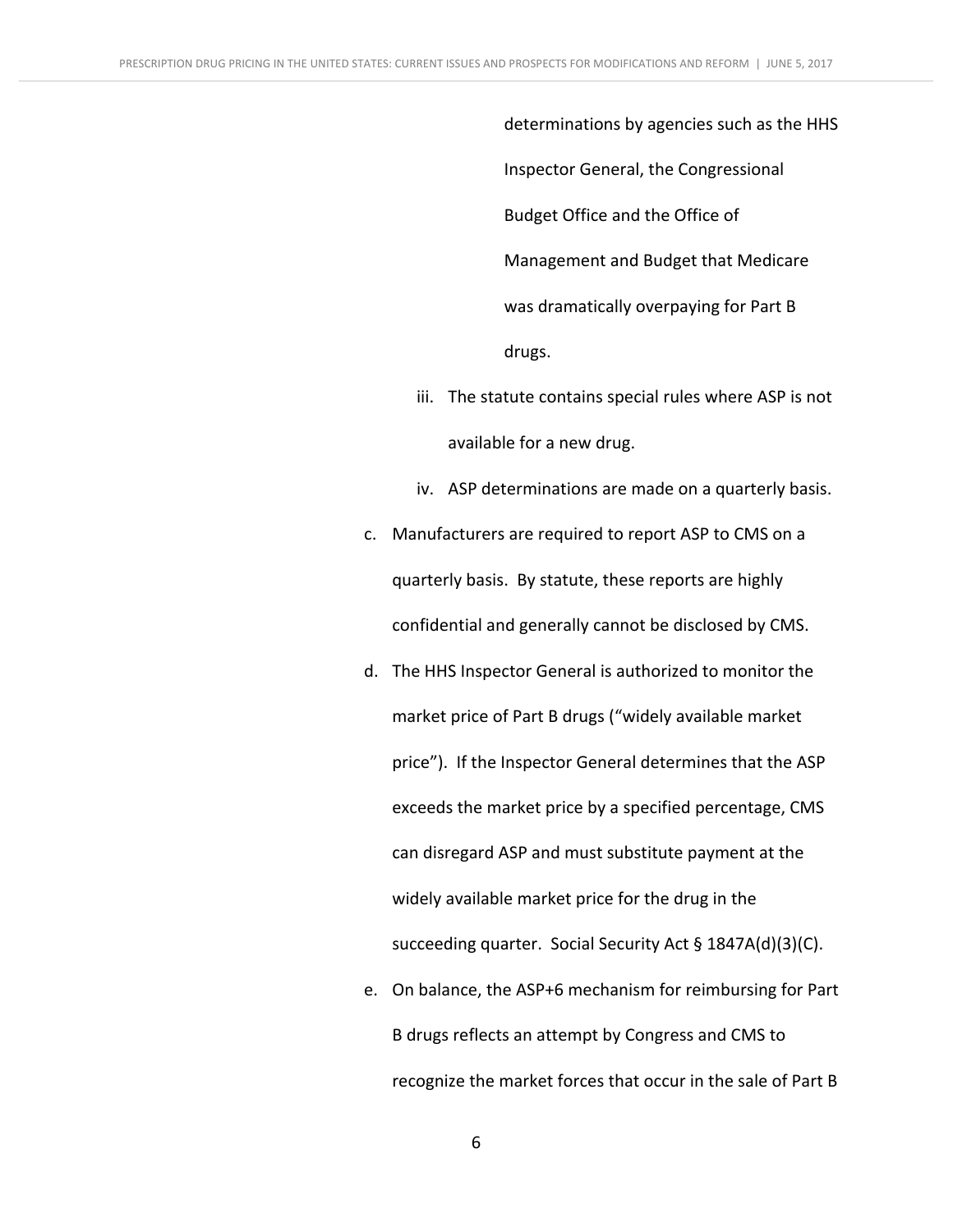drugs. These market forces had been ignored under the prior reimbursement model.

- i. However, the ASP+6 methodology remains subject to criticism. The 6% add-on is criticized for driving up the cost of these drugs because the higher the base rate for the drug, the higher the 6% add-on and therefore the greater incentive to prescribe a more expensive drug.
- iii. Medicare Part D
	- 1. In December, 2003, President George W. Bush signed the Medicare Prescription Drug, Improvement, and Modernization Act (MMA) into law. Pub. L. No. 108-173, 117 Stat. 2066 et. seq. (Dec. 8, 2003). Title I of the MMA created an outpatient prescription drug benefit in the Medicare program. Social Security Act  $\S$  $1860D-1 - D-43.$ 
		- a. Unlike Part B drugs, the Part D benefit can be thought of as a pharmacy benefit; the program covers drugs that are commonly dispensed via pharmacies or mail order.
		- b. In addition, unlike traditional Medicare benefits, Part D is only available through private insurance plans. If a Medicare beneficiary wants coverage for Part D covered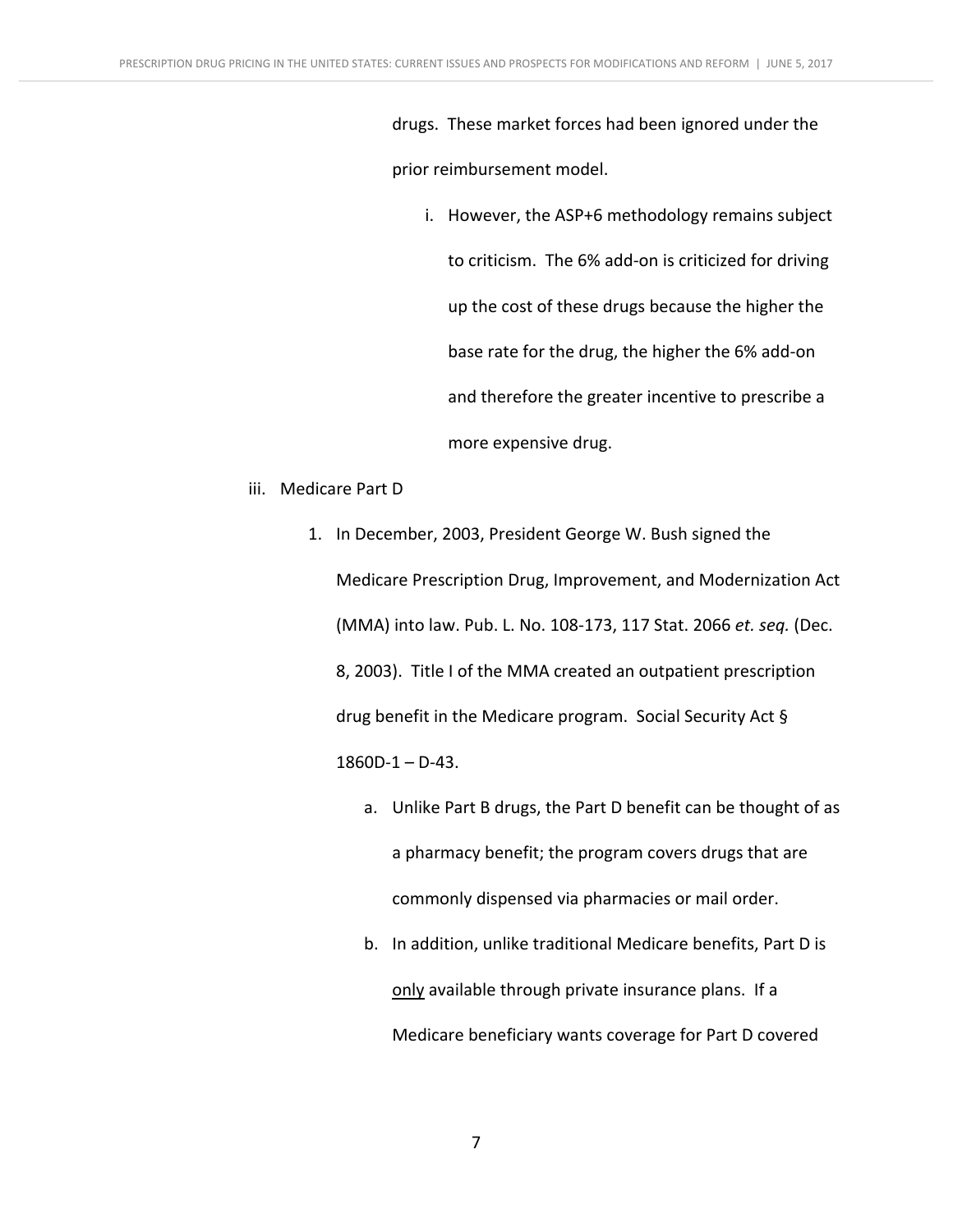drugs, they must enroll through a private Part D plan or a

Medicare Advantage plan.

- 2. Definition of a Part D covered drug
	- a. The statute contains a three-part definition of a Part D drug; CMS regulations contain a four-part test.
	- b. The statutory definition: A drug is covered under Part D if

it is:

- i. Approved by the FDA.
- ii. Can only be dispensed pursuant to a prescription.
- iii. Not otherwise covered under Medicare Part B. Social Security Act  $\S$  1860D-2(e)(1), (2)(B).
- c. The CMS definition
	- i. CMS adds to the statutory definition a requirement that the drug be dispensed for a medically accepted indication. 42 C.F.R. § 423.100. The courts have considered whether this definition is supported by the statute. See Layzer v. Leavitt, 770 F. Supp. 2d. 579 (S.D.N.Y. 2011). *But see Kilmer v. Leavitt*, 609 F. Supp. 2d. 750 (S.D. Ohio 2009).
- 3. Coverage of Part D covered drugs
	- a. Unlike Part B drugs, which are essentially guaranteed of

coverage once they are approved by the FDA (unless, in a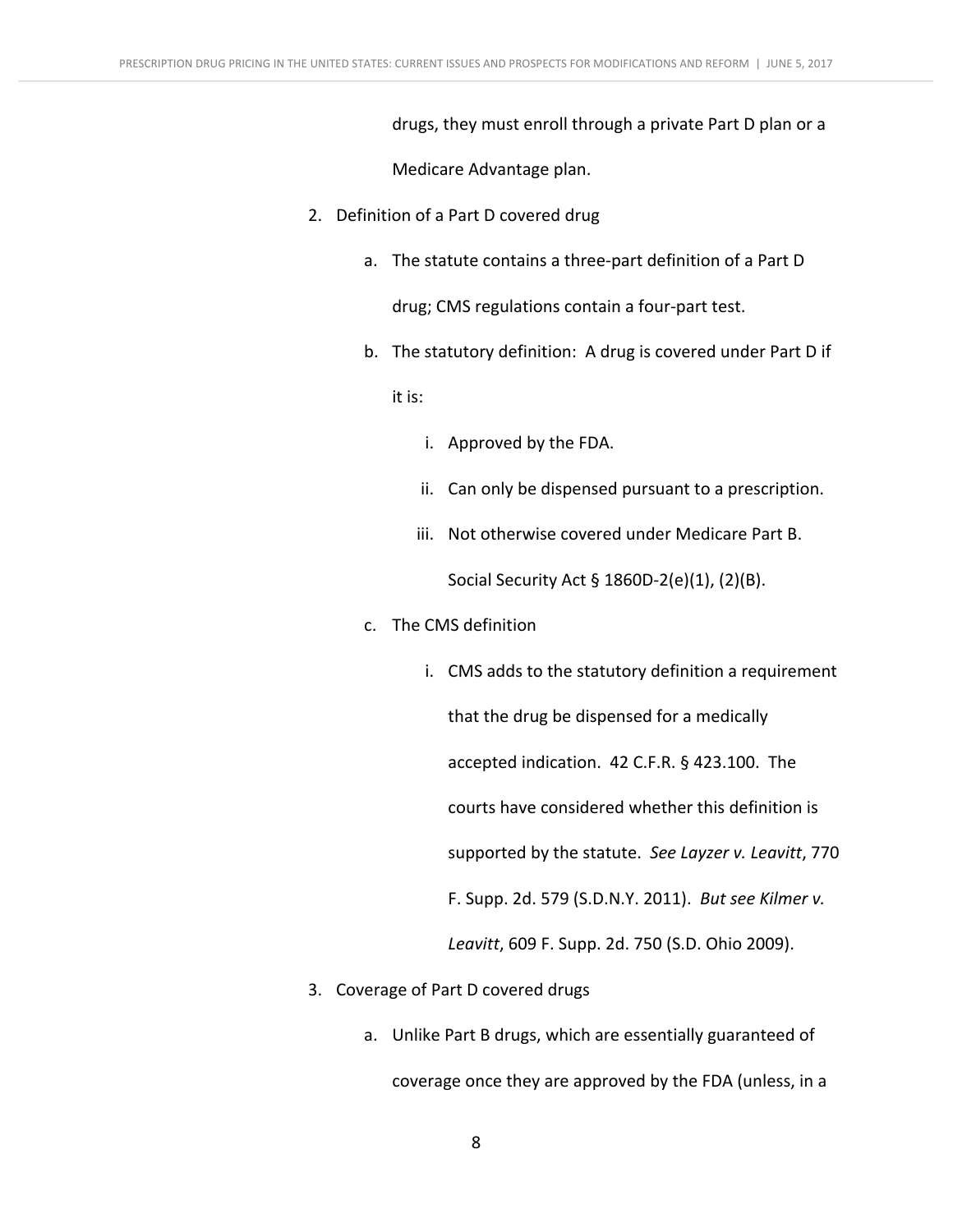rare case, CMS or its contractors issue a restrictive national coverage determination), there is no guarantee that a Part D plan will cover a particular drug except in very limited circumstances.

- b. CMS regulations only require that a Part D plan cover two drugs in every category or class of drugs that are not therapeutically equivalent or bioequivalent (unless, of course, the category or class only contains one drug). 42 C.F.R. § 423.120(b)(2)(i).
	- i. Thus, Part D plans are free to exclude drugs from a formulary, or else require an exceptions process for a beneficiary to obtain access to a drug.
- c. However, in the case of six particular categories or classes of drugs, CMS requires Part D plans to include all drugs in the category or class. Medicare Prescription Drug Manual Ch.  $6$   $§$  30.2.5. These classes are:
	- i. Anti-depressants
	- ii. Anti-psychotics
	- iii. Anti-organ rejection
	- iv. Anti retrovirals
	- v. Anti-cancer agents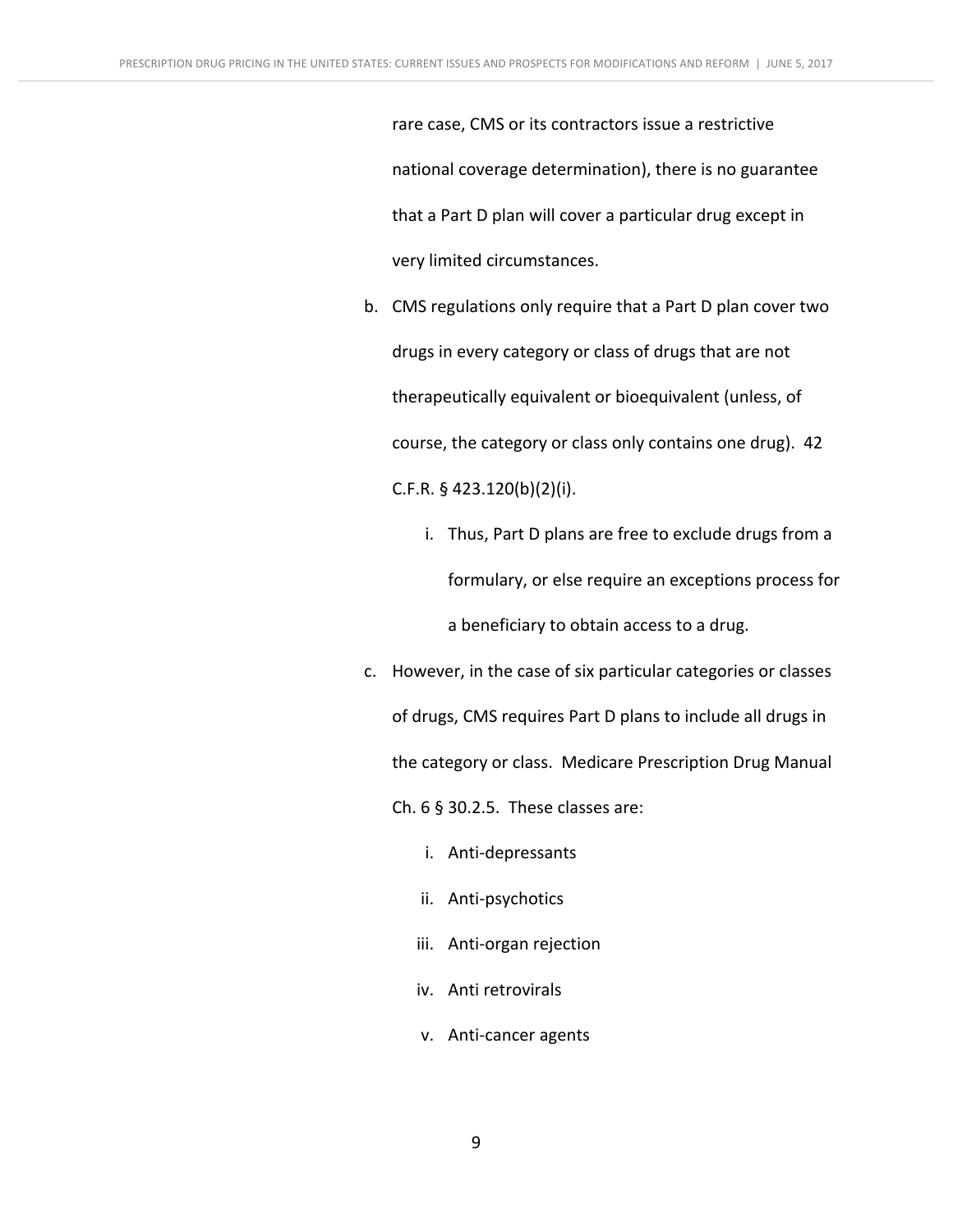- vi. Anti-convulsants. See also Social Security Act § 1860D-4(b)(3)(G) and 42 C.F.R. § 423.120(b)(2)(v), (vi).
- d. The statute expressly prohibits CMS from establishing a formulary. Social Security Act § 1860D-11(i).
- e. As a condition of having their drugs covered under Part D, manufacturers must grant a 50% discount off of the negotiated price of a drug for beneficiaries who are in the Part D coverage gap ("donut hole"). Social Security Act §§ 1860D-14A; 1860D-43.
- 4. Payment for Part D covered drugs
	- a. Because Part D drugs are only available through private

plans, those plans are responsible for:

- i. Benefit and formulary design;
- ii. Negotiations on purchase price with

manufacturers;

- iii. Negotiations on reimbursement rates with pharmacies;
- iv. Rebates and price concessions.
- b. Most Part D plans rely on PBMs for these negotiations.
- c. Moreover, the government is prohibited from interfering

in these negotiations. Social Security Act  $\S$  1860D-11(i).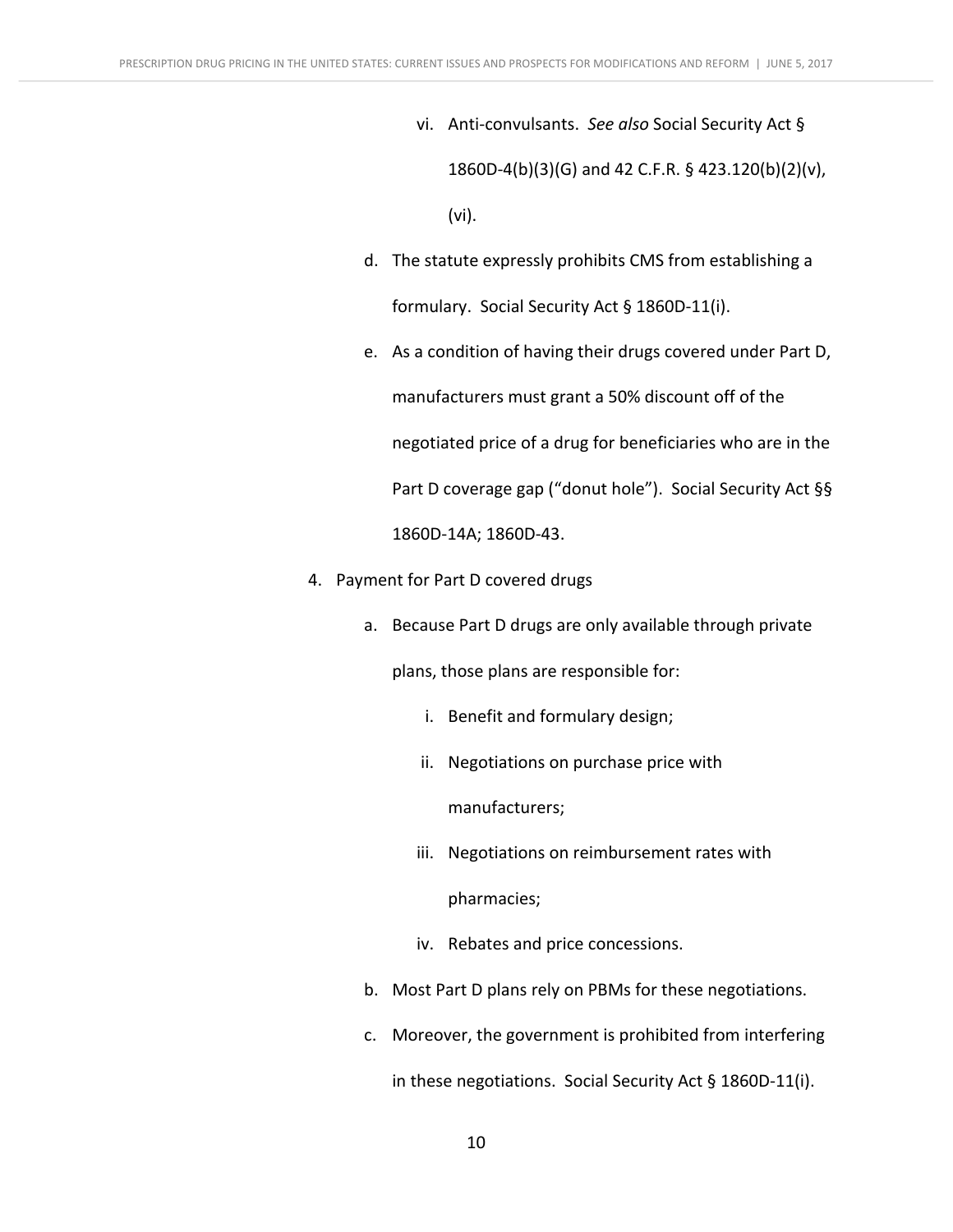## b. The Medicaid program

- i. Outpatient prescription drugs are an optional benefit under the Medicaid program. Social Security Act § 1905(a)(12). However, all state Medicaid plans cover prescription drugs to some degree.
- ii. Options available to states to control outpatient prescription drug spending.
	- 1. States are permitted to utilize some prescription drug management tools to control drug spending.
	- 2. For example, states may:
		- a. Subject a drug to prior authorization. Social Security Act  $\S$ 1927(d)(1).
			- i. If a drug is subject to prior authorization, the state must provide a response within 24 hours and provide for the dispensing of at least a 72-hour supply if the drug in an emergency situation. Social Security Act § 1927(d)(5).
		- b. Exclude some drugs from coverage entirely.
			- i. Drugs used to treat anorexia, weight gain or loss.
			- ii. Fertility agents
			- iii. Cosmetic purposes
			- iv. Cough suppressants
			- v. Prescription vitamins and mineral products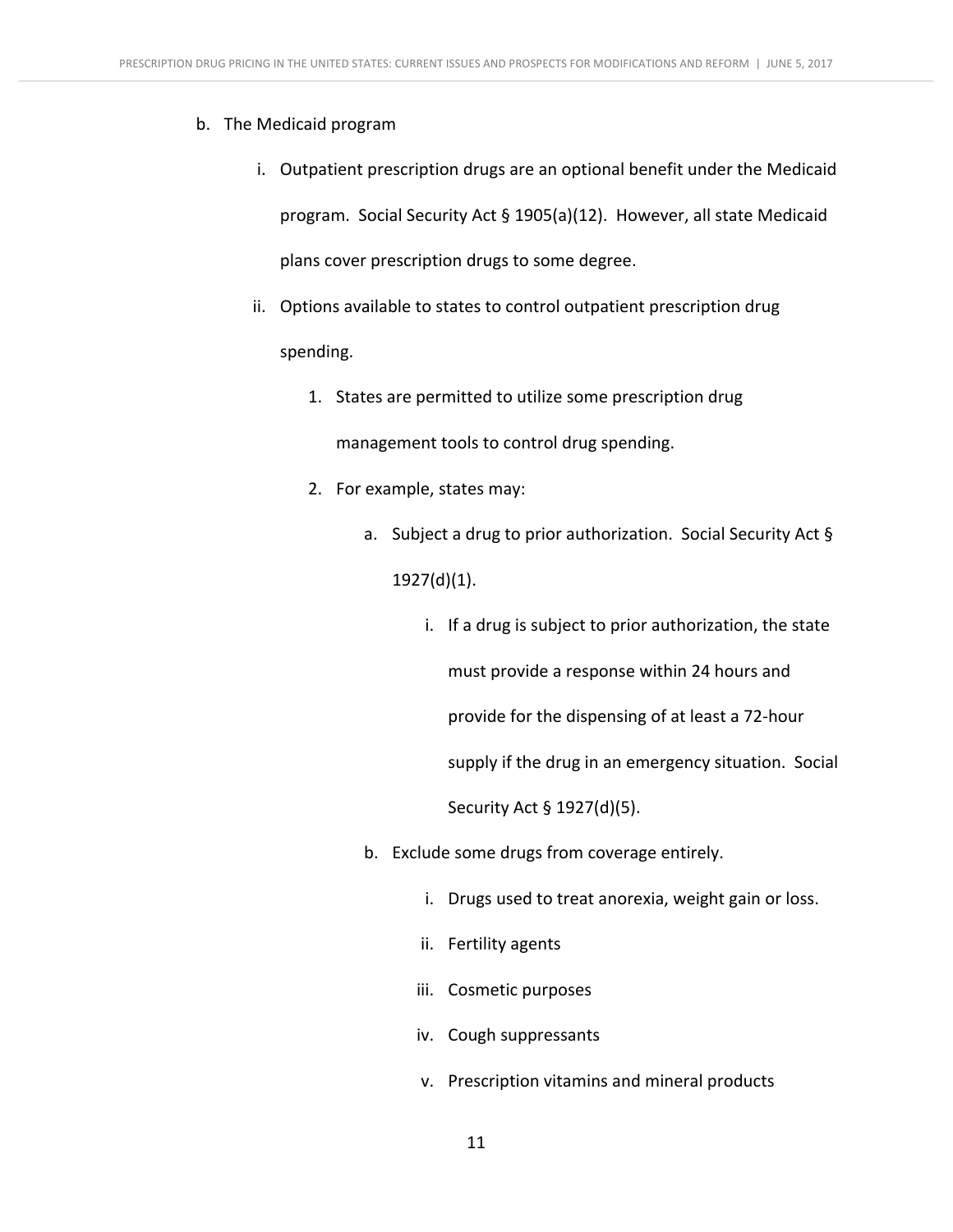- vi. Entire list at  $\S$  1927(d)(2)
- c. States may impose a formulary.
	- i. However, formulary management techniques in Medicaid are not similar to formulary management techniques used in private insurance or in Medicare Part D. There are five main requirements of formularies in Medicaid:
		- 1. Formulary must be approved by a committee consisting of individuals with medical training, experience and expertise.
		- 2. Generally, the formulary must include any drug from a manufacturer that has agreed to pay rebates (see b.iii. below).
		- 3. Drugs can be excluded from a formulary only if the drug does not have a "significant, clinically meaningful therapeutic advantage in terms of safety, effectiveness, or clinical outcome." Social Security Act § 1927(d)(4)(C).
		- 4. If a drug is excluded from a state's formulary, it must be made available through a prior authorization process.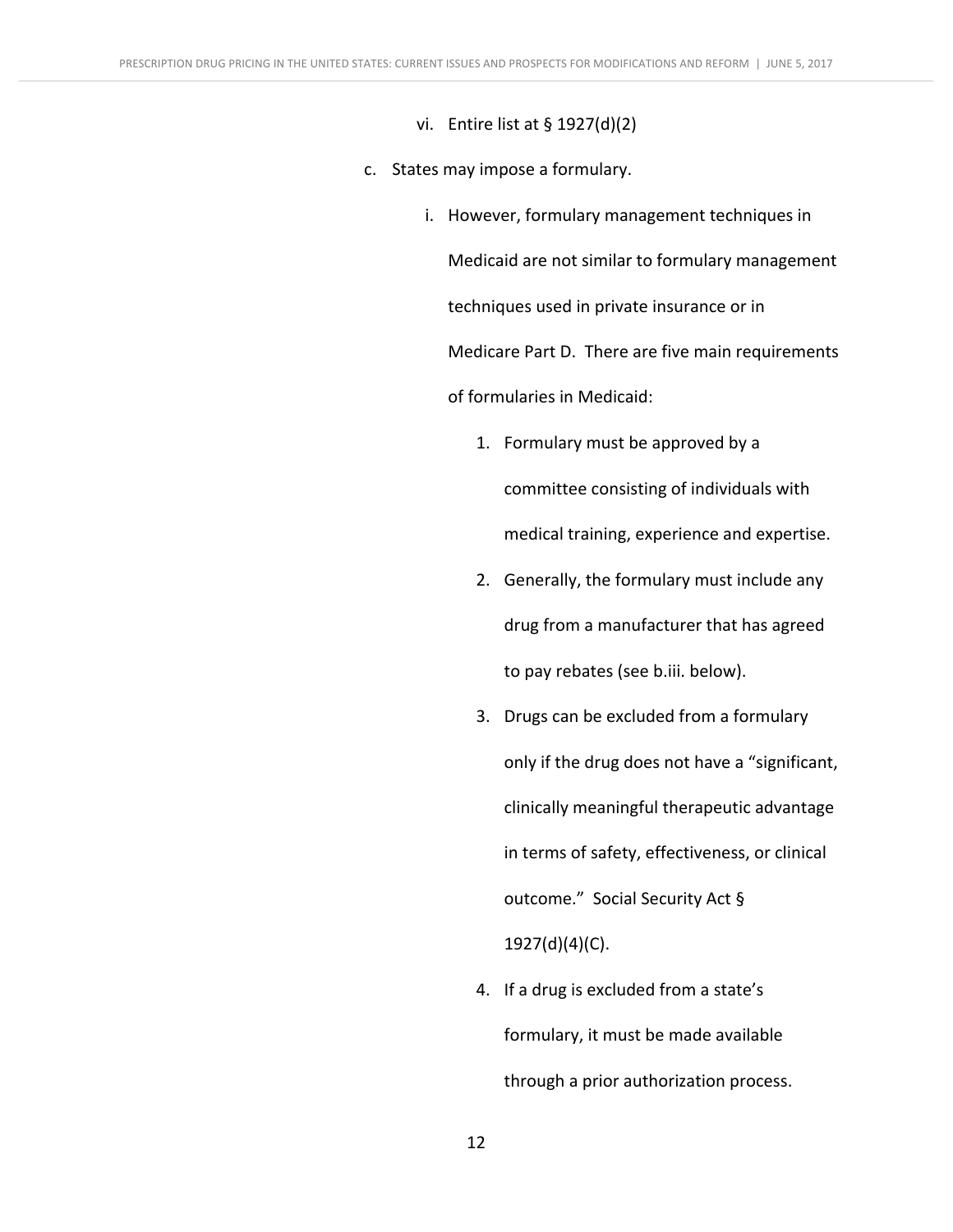- 5. Other requirements that the Secretary may impose in order to achieve program savings (consistent with beneficiary health).
- ii. Thus, unlike in Part D or the private insurance marketplace, where a formulary may only cover two or three drugs in a category or class, states generally have very limited flexibility to exclude a drug from formulary.
- d. States can impose limits on the quantity of a drug dispensed or the number of refills.
- iii. Requirements of manufacturers
	- 1. The Medicaid prescription drug statute reflects a compromise between CMS, states and manufacturers (the so-called "Grand Bargain"). In exchange for generally favorable coverage of drugs, manufacturers are required to pay rebates and agree to other requirements as a condition of having their drugs covered.
	- 2. Rebate requirements
		- a. As a condition of having its drugs covered under Medicaid, a manufacturer must:
			- i. Participate in the  $340B$  program ((b), below)
			- ii. Agree to grant  $FSS$  pricing  $((c),$  below)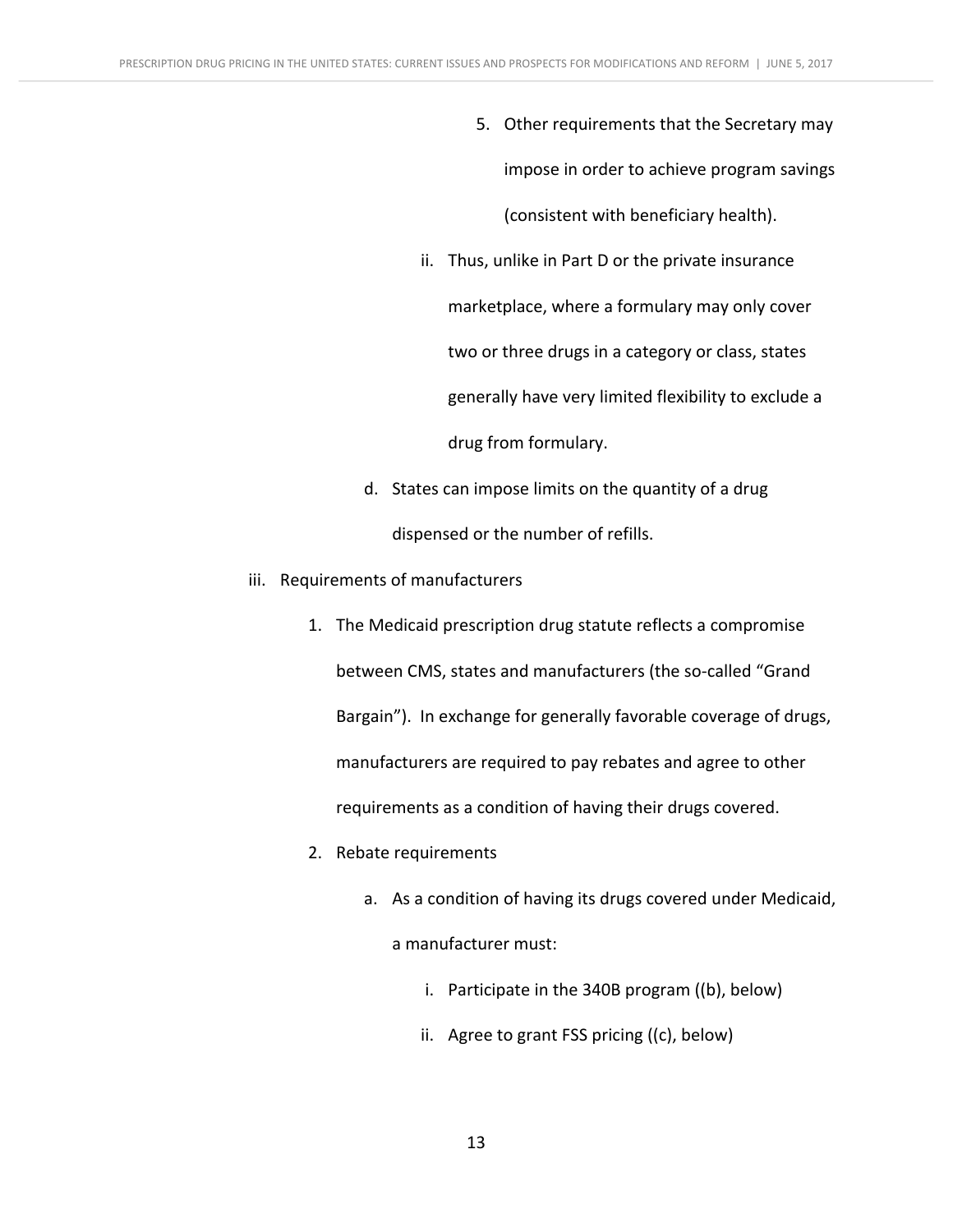iii. Pay rebates that are split between the states and

federal government ((d), below)

- b. 340B program
	- i. The 340B program requires that drug manufacturers sell their products to certain "covered entities" at the Medicaid price. 42 U.S.C.  $§$  256 $b$ .
	- ii. Covered entities are generally those entities/health care providers that serve low-income populations. There are a total of 15 types of covered entities, including:
		- 1. Community health centers
		- 2. Heavily disproportionate share hospitals
		- 3. Other hospitals such as cancer hospitals and pediatric hospitals
		- 4. AIDS Drug Assistance Programs
		- 5. Family planning clinics
	- iii. The 340B program is operated by the Health Resources and Services Agency (HRSA) and is subject to multiple criticisms:
		- 1. No clear definition of who constitutes a

"patient" of a covered entity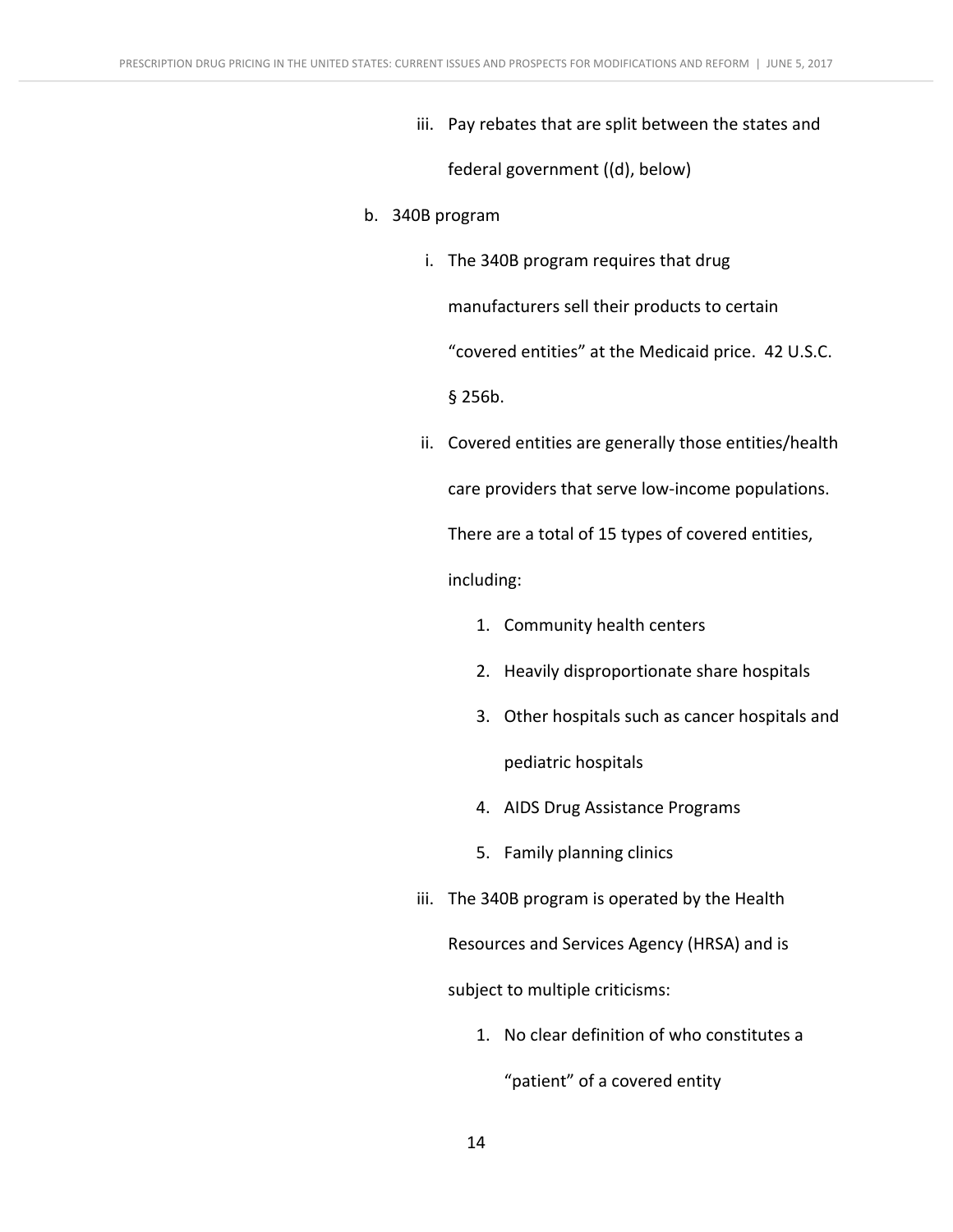- 2. The ability of covered entities to bill private insurance, Medicare and Medicaid at a much higher rate than the acquisition cost
- 3. Uneven and biased enforcement by HRSA against manufacturers and in favor of covered entities
- 4. Program operated without clear regulatory oversight
- iv. Two significant forms of guidance expected this

year:

- 1. Civil monetary penalty rule (82 Fed. Reg. 1210 (Jan. 5, 2017)). The rule has been delayed at least until October 1, 2017.
- 2. "Mega-Guidance" (80 Fed. Reg. 52300 (Aug. 28, 2015)). This guidance has not been finalized.
- c. Federal Supply Schedule (FSS)
	- i. Entities that contract with certain branches of the federal government are required, as a condition of contracting, to grant "most favored nation" pricing to government entities.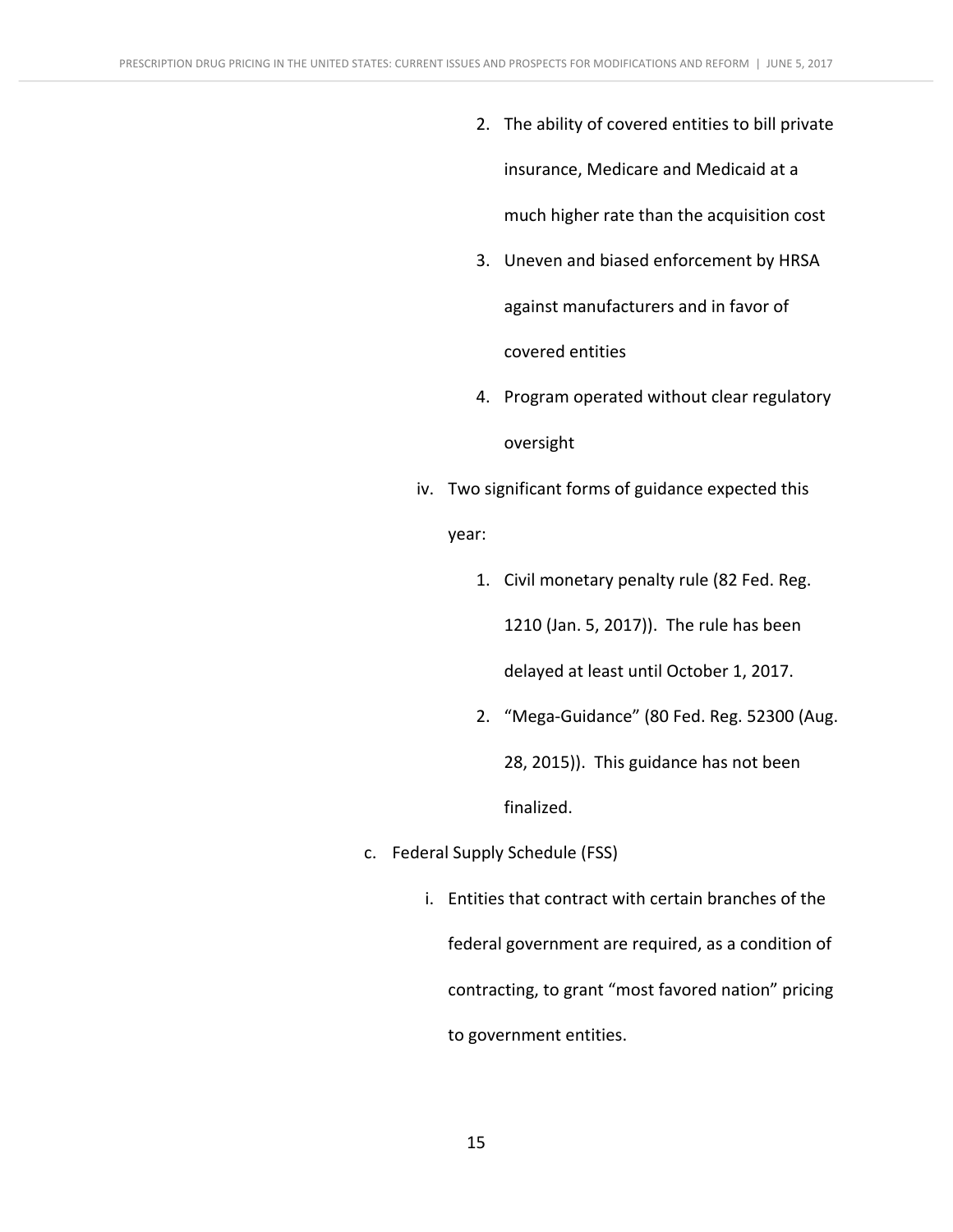ii. For purposes of contracting with the federal

government, pharmaceutical manufacturers must grant significant discounts to:

- 1. The Department of Defense (TriCARE)
- 2. The Department of Veterans Affairs
- 3. Public Health Service entities (including the

Indian Health Service, federal Bureau of 

Prisons, etc.)

- 4. Coast Guard
- iii. Prices to these entities are, on average, between 41% and 50% of the average wholesale price of the drug. Congressional Budget Office, "Prices for Brand-Name Drugs Under Selected Federal Programs" at  $8 - 9$  (June, 2005).
- d. Medicaid Rebates
	- i. Manufacturers must sign a prescription drug rebate agreement with the Secretary of HHS under which they must agree to provide rebates to have their drugs covered under Medicaid. Social Security Act § 1927(b).
	- ii. Rebates are equal to the greater of (for brandname drugs) 23.1% of the average manufacturers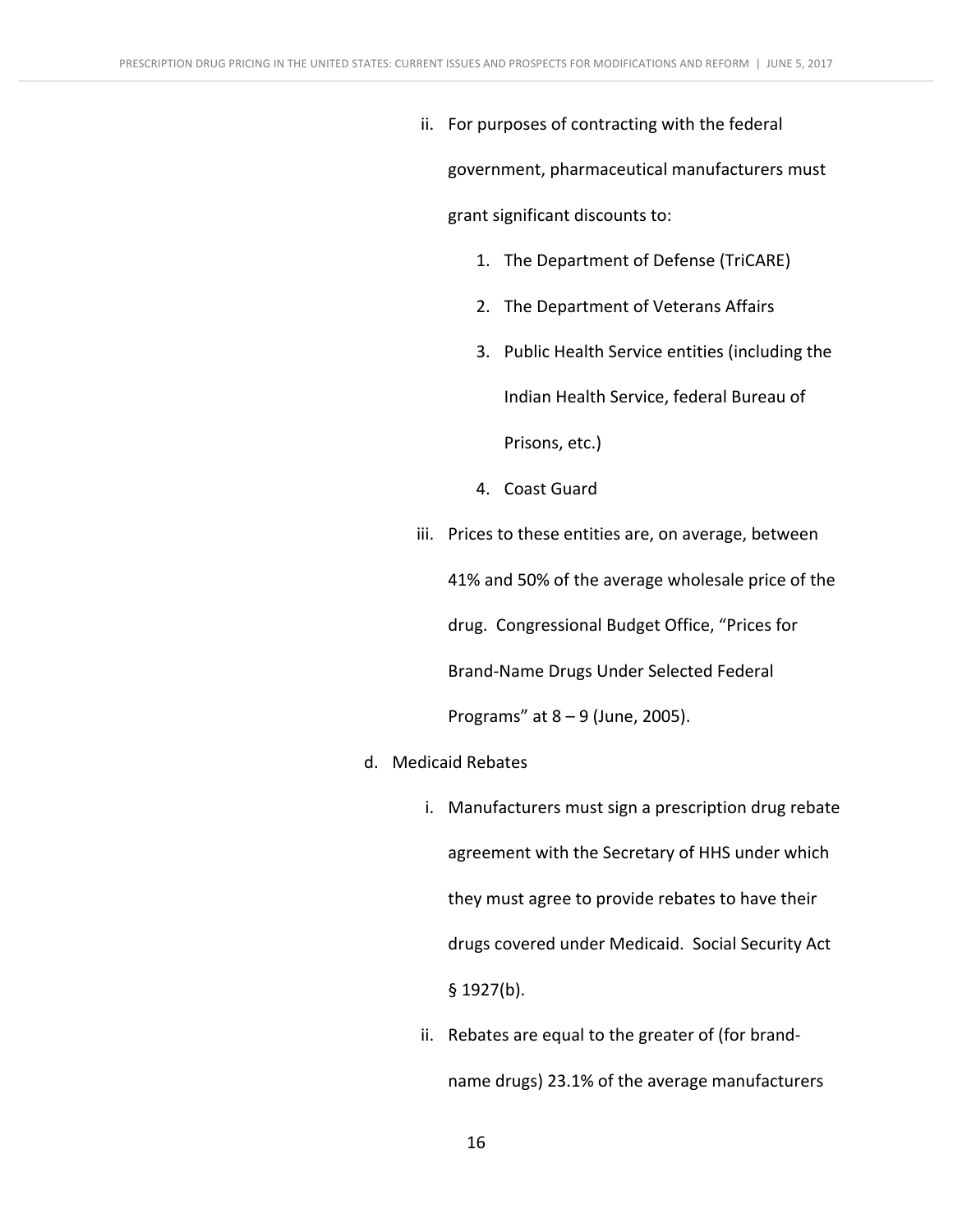price (AMP) of the drug or AMP minus best price. Social Security Act  $\S$  1927(c)(1)(A)(ii).

- 1. "Best price" generally equals the lowest price available from the manufacturer to a purchaser, subject to several exceptions (such as 340B pricing, FSS pricing, and sales to Medicare Part D plans). Social Security Act § 1927(c)(1)(C)(i).
- iii. Manufacturers must also pay an additional, inflation-related rebate if the price of their product increases by greater than the consumer price index. Social Security Act §  $1927(c)(2)(A)(ii)(II)$ .
- iv. Generally, if a manufacturer agrees to pay rebates, coverage of its drugs are guaranteed under the Medicaid program. This limits the flexibility of states to manage their prescription drug spend and is a potential subject for legislation or CMS waivers in 2017.
- III. The role of pharmacy benefit managers (PBMs)
	- a. PBMs play a key role in the management of prescription drug benefits in private and public health insurance plans in the United States.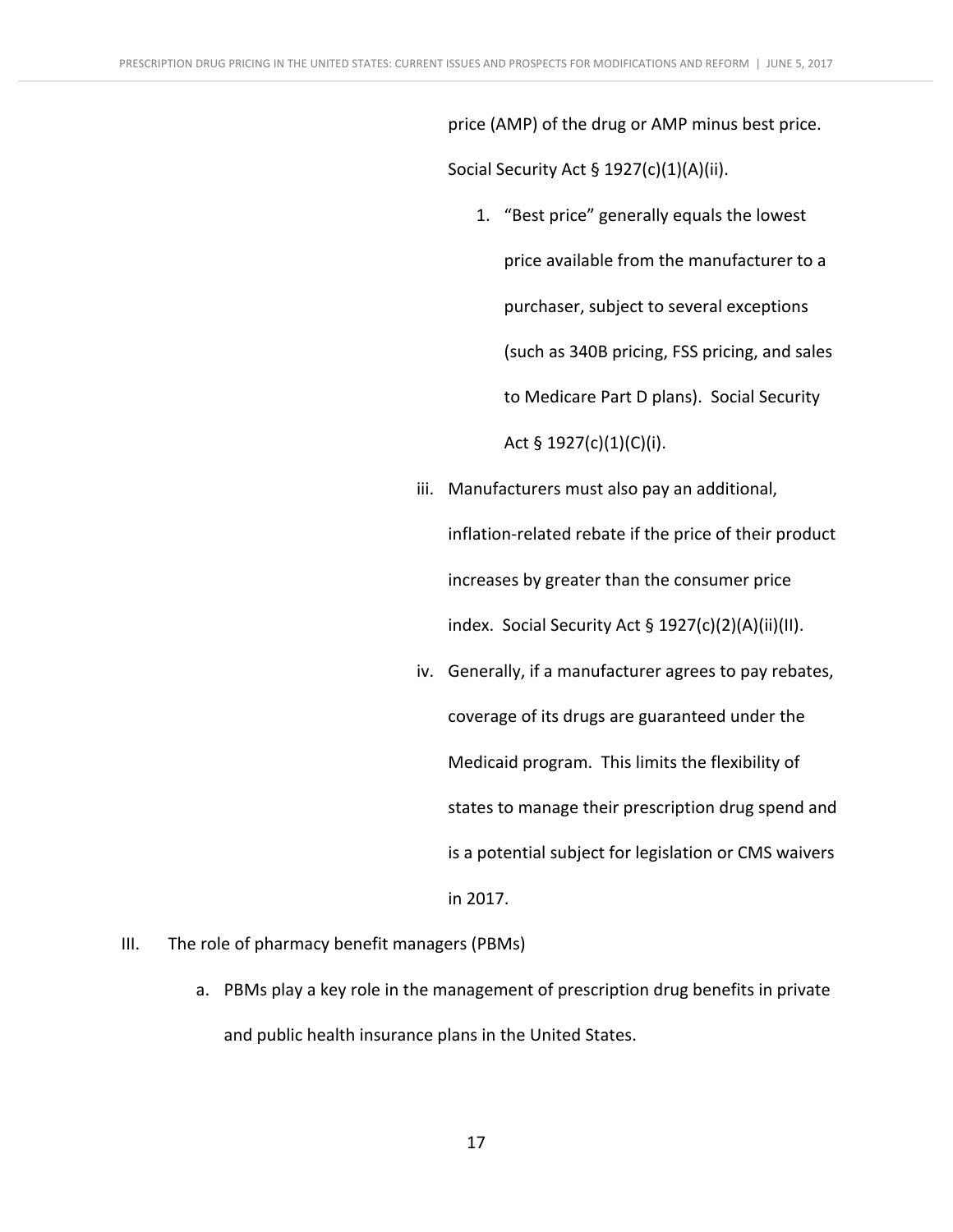- i. PBMs administer prescription drug plans for more than 266 million Americans who have health insurance from multiple plan sponsors, including commercial health insurance plans, self-insured employer plans, union plans, Medicare Part D plans, the Federal Employee Health Benefits Program, state government employee insurance plans, Medicaid managed care plans, and many other insurance plans.
- ii. According to the Pharmaceutical Care Management Association (PCMA, the trade association representing most PBMs in the United States), PBMs are projected to save prescription drug plan sponsors \$654 billion in prescription drug costs in the United States over the next decade. https://www.pcmanet.org/our-industry/.
- b. PBMs are subject to multiple layers of regulation by widely varying government entities:
	- i. ERISA; Department of Labor
	- ii. Medicare Part D and Medicare Advantage
	- iii. Center for Consumer Information Insurance Oversight (CCIIO)
	- iv. HHS Office of Civil Rights
	- v. Medicaid managed care
	- vi. State regulation of the individual insurance market
	- vii. State regulation of pharmacies
- c. PBMs fulfill their obligations to prescription drug plan sponsors in several ways: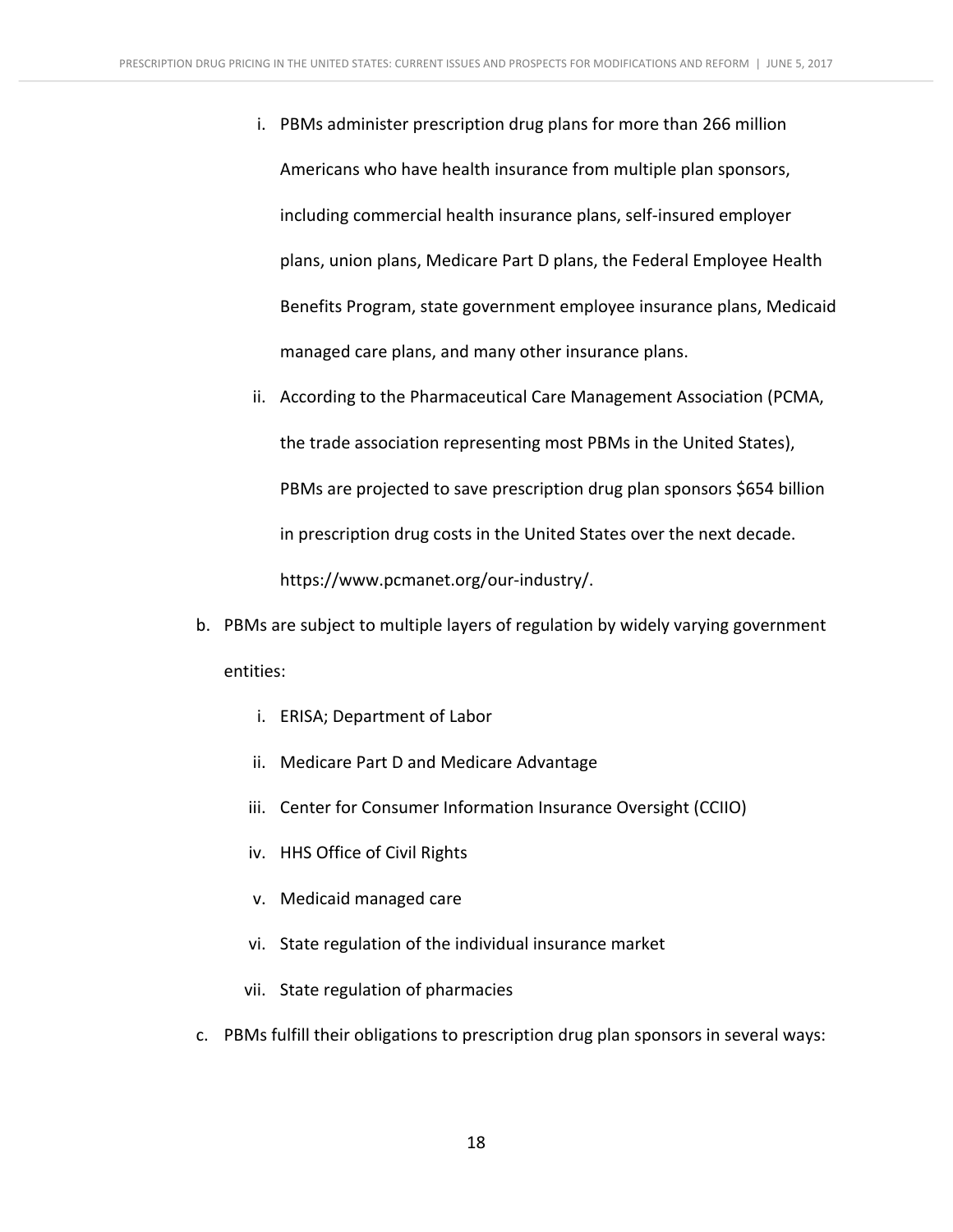- i. PBMs manage formulary and benefit design for prescription drug plan sponsors.
- ii. PBMs work with plan sponsors to increase generic dispensing rates and establish price points for generic medications as a means of driving efficiencies.
- iii. PBMs negotiate with prescription drug manufacturers to obtain rebates and price concessions that are largely passed on to plan sponsors and to plan enrollees at the point of sale.
- iv. PBMs negotiate with pharmacies in order to assist plan sponsors in developing a robust pharmacy network with quality and other valuebased parameters.
- v. PBMs encourage plan sponsors to utilize mail order and specialty pharmacies.
- vi. PBMs manage the exceptions and appeals processes for prescription drug plan sponsors.

#### IV. Public Policy Options in 2017

a. Given President Trump's frequent references to concerns over prescription drug pricing, and the interests of many members of Congress to address a high-profile public policy issue, it is likely that there will be legislative and regulatory proposals to address prescription drug pricing in 2017. Below, we list several proposals that are likely to be advanced, along with our assessment of the likelihood of their adoption.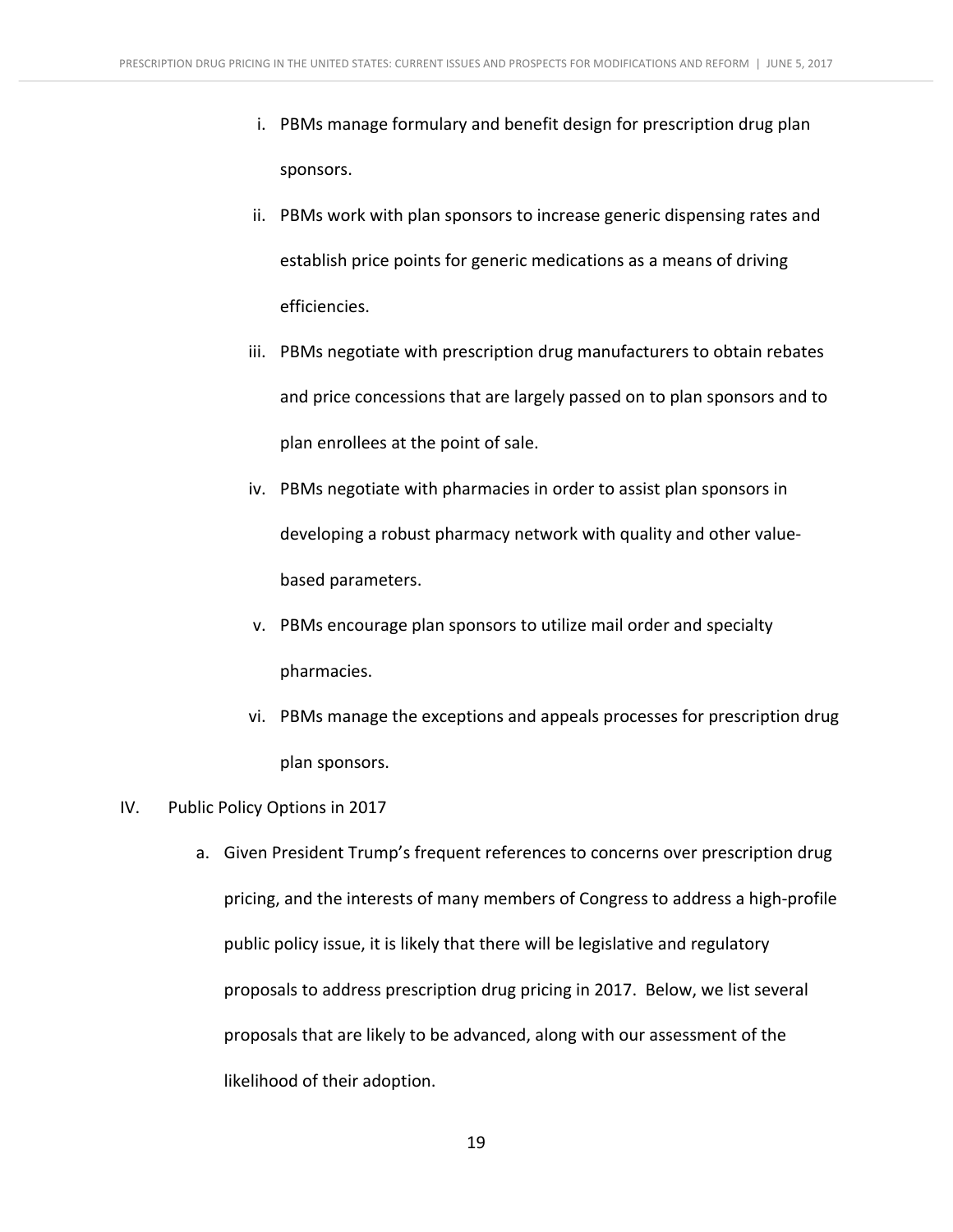- b. Regulation of drug prices in the group health plan market
	- i. It seems inconceivable to us that Congress will attempt to regulate prescription drug prices in the group health plan market.
	- ii. PBMs play a significant role in driving price concessions in the group health plan market. Congress is likely to let that role continue without intervention.
- c. Regulation of drug prices in the individual insurance market
	- i. Little likelihood of legislation on the federal level in this area.

Traditionally, states have regulated the individual insurance market.

- 1. Of course, this changed to some degree with the enactment of the Affordable Care Act.
- ii. Many states are considering legislation to address issues with prescription drug pricing in this year's legislative session. States have, for the past two decades, attempted to assert greater regulatory authority into prescription drug manufacturer regulation.
	- 1.  $2000 2010$  gift ban legislation.
		- a. Meals, gifts, non-professional travel banned
		- b. Some states required disclosure of any in-kind or monetary payment to physicians.
	- 2. Federal legislation (Physician sunshine law) enacted as part of ACA seems to have halted state action for now.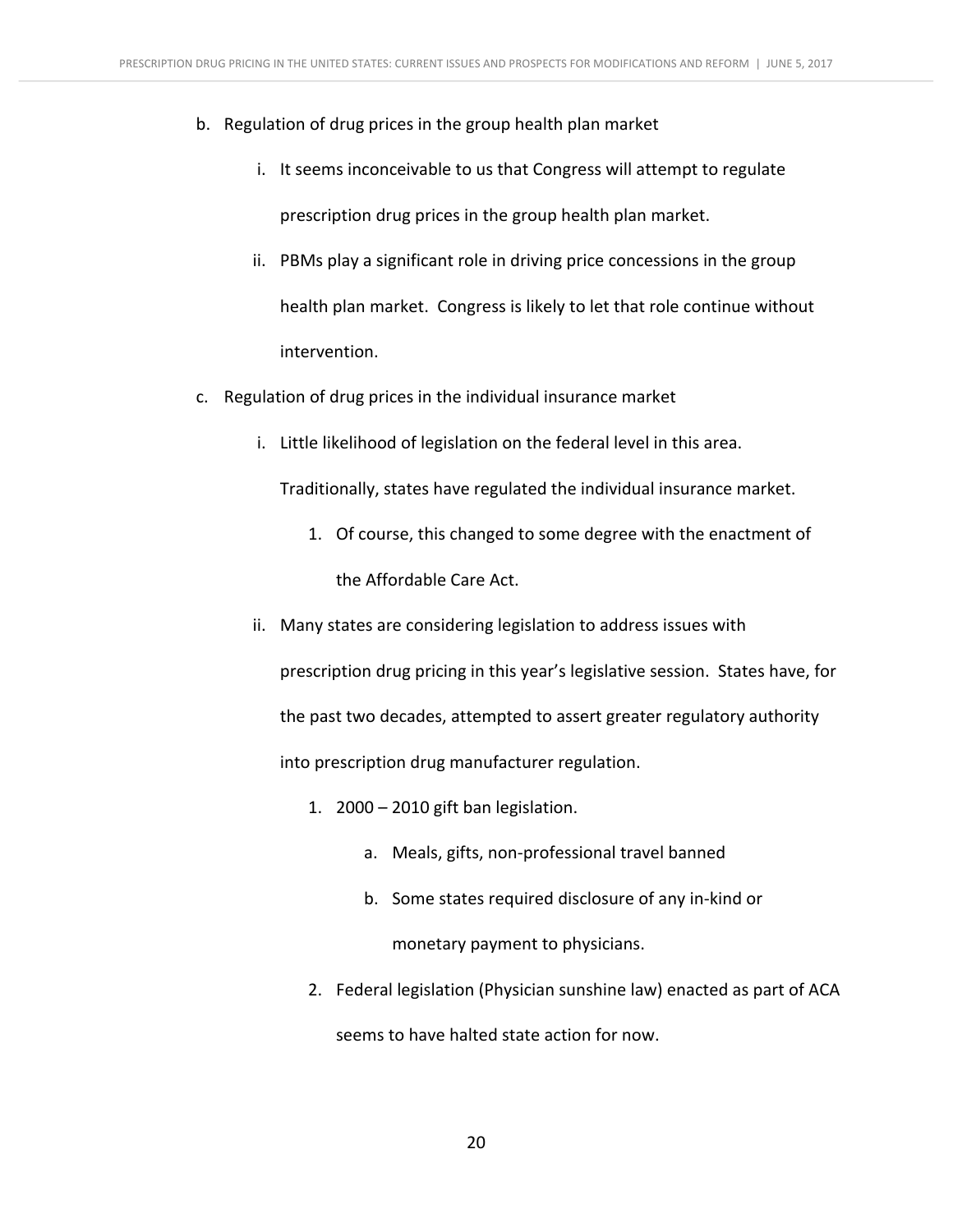iii. The launch of Sovaldi<sup>®</sup> in December, 2013 at \$80,000 list price

highlighted this issue again.

1. These drugs exposed both manufacturers and insurers to

criticism:

- a. Manufacturers for high list price
- b. Insurers for shifting high cost sharing to enrollees (e.g.,

specialty drug tiers).

- 2. State legislative attempts included
	- a. Limits on specialty tiering
	- b. Co-pay caps or limits on cost sharing
	- c. Oral parity
	- d. Transparency in cost sharing and formulary design
	- e. Triggers if annual price increases exceed specified percent

 $(e.g., 10%)$ 

- iv. Transparency legislation
	- 1. Required reporting of costs that are presumed to lead to high

drug costs:

- a. R&D costs
- b. Clinical trial costs
- c. Administrative costs
- d. Marketing and advertising costs
- e. Acquisition costs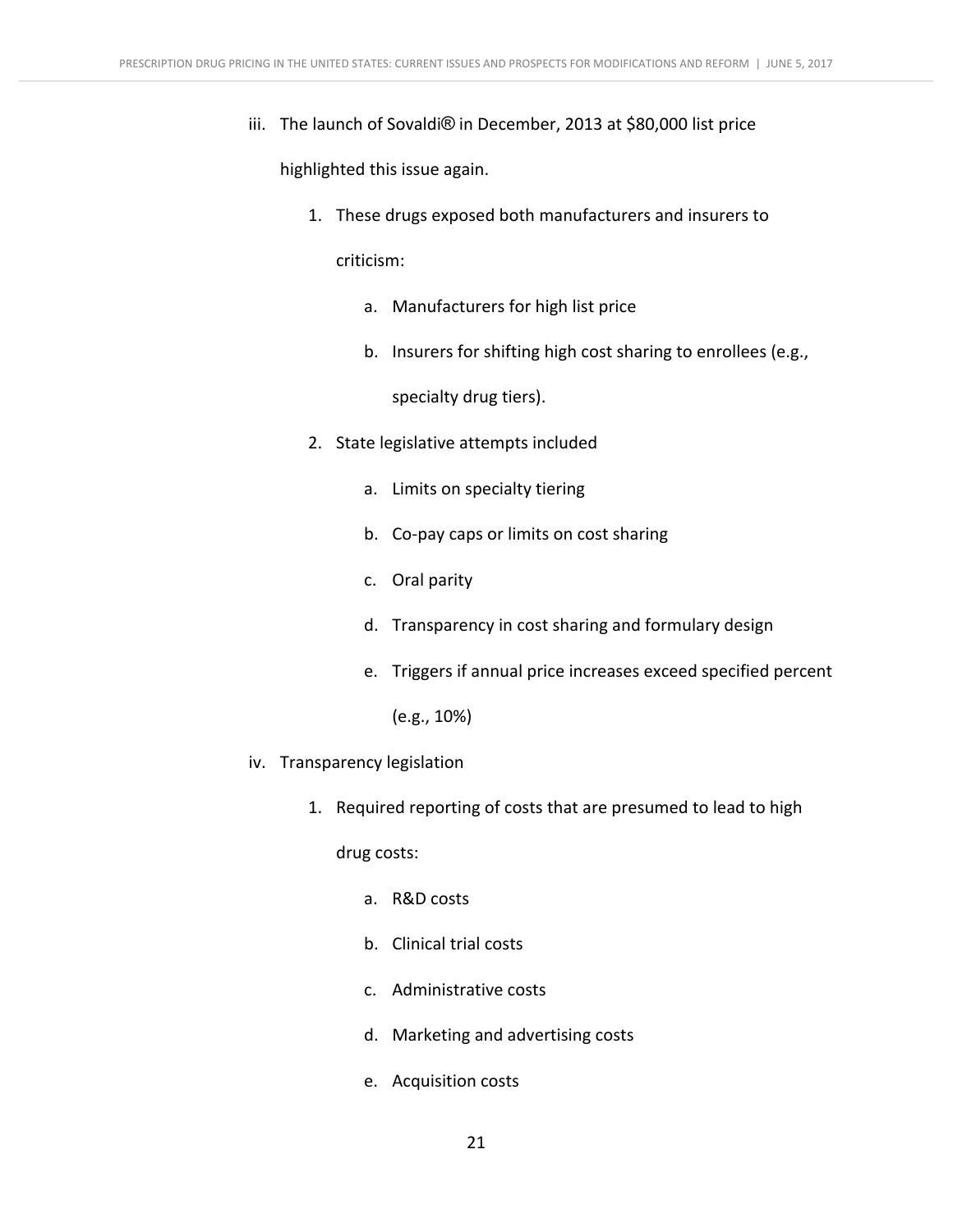- f. Total profit
- g. Financial assistance through patient assistance programs
- 2. In some cases, data protected from public disclosure
- 3. Some legislative initiatives were also coupled with price caps
	- a. Unclear how states could enforce these caps due to ERISA,

Part D pre-emption

- v. Status of legislation
	- 1. By the end of the 2016 legislative sessions, at least 24 bills had

been introduced in 13 states:

- a. Transparency without price controls: 1 enacted (Vermont) and 6 failed (CA, CO, LA, MN, VA, WA)
- b. Transparency legislation with price controls: 6 failed (MA,

NJ, NY, PA, RI, TN)

- 2. 2017 legislative outlook
	- a. 40 transparency bills filed in at least 22 states
		- i. These bills are focused less on launch price

(Sovaldi<sup>®</sup> scenario) and more on price gouging

(e.g., EpiPen).

b. Value based payment models as an alternative to price

controls and transparency?

d. Permitting re-importation of prescription drugs into the United States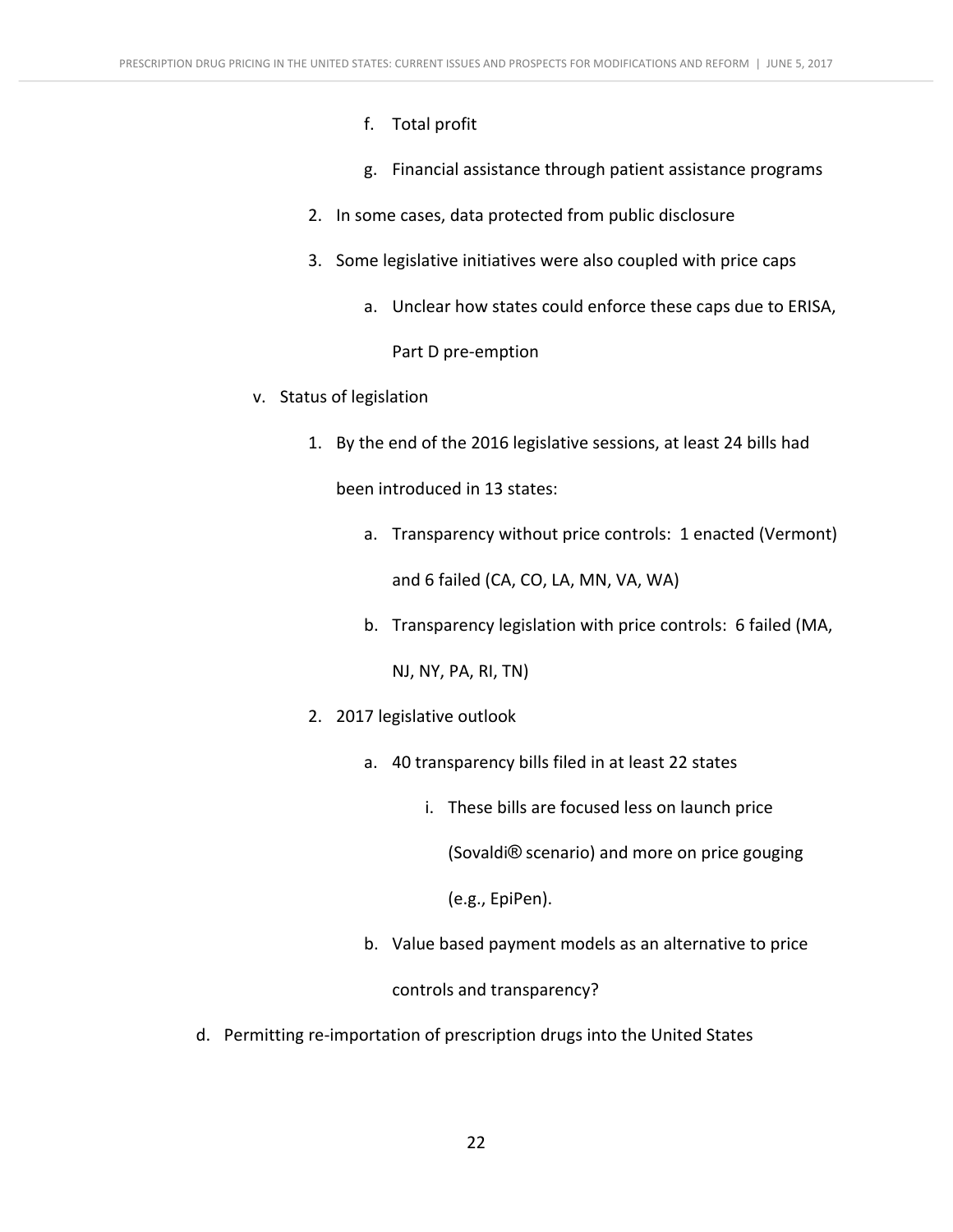- i. Section 1121 of the MMA (FFDCA  $\S$  804) authorized the Secretary of HHS to issue regulations, in consultation with the US Trade Representative and the Commissioner of Customs, to permit the importation of drugs by a pharmacy or wholesaler into the United States from Canada.
- ii. The regulations must:
	- 1. Require that safeguards be in place to ensure that imported drugs are safe and effective;
	- 2. Require that the importer comply with record-keeping requirements;
	- 3. Require additional safeguards to protect public health;
	- 4. Require testing for safety.
- iii. The legislation also directed the FDA to focus enforcement away from individuals who purchase drugs from Canada.
- iv. However, under the statutory provision, it only becomes effective if the Secretary makes the following certifications to Congress. FFDCA  $\S$ 804(l)(1).
	- 1. The program poses no additional risk to public health and safety.
	- 2. The program will result in a "significant" reduction in costs of products to American consumers.
- v. The Secretary has never made the certification under section  $804(1)(1)$ .
- e. Require rebates in Medicare Part D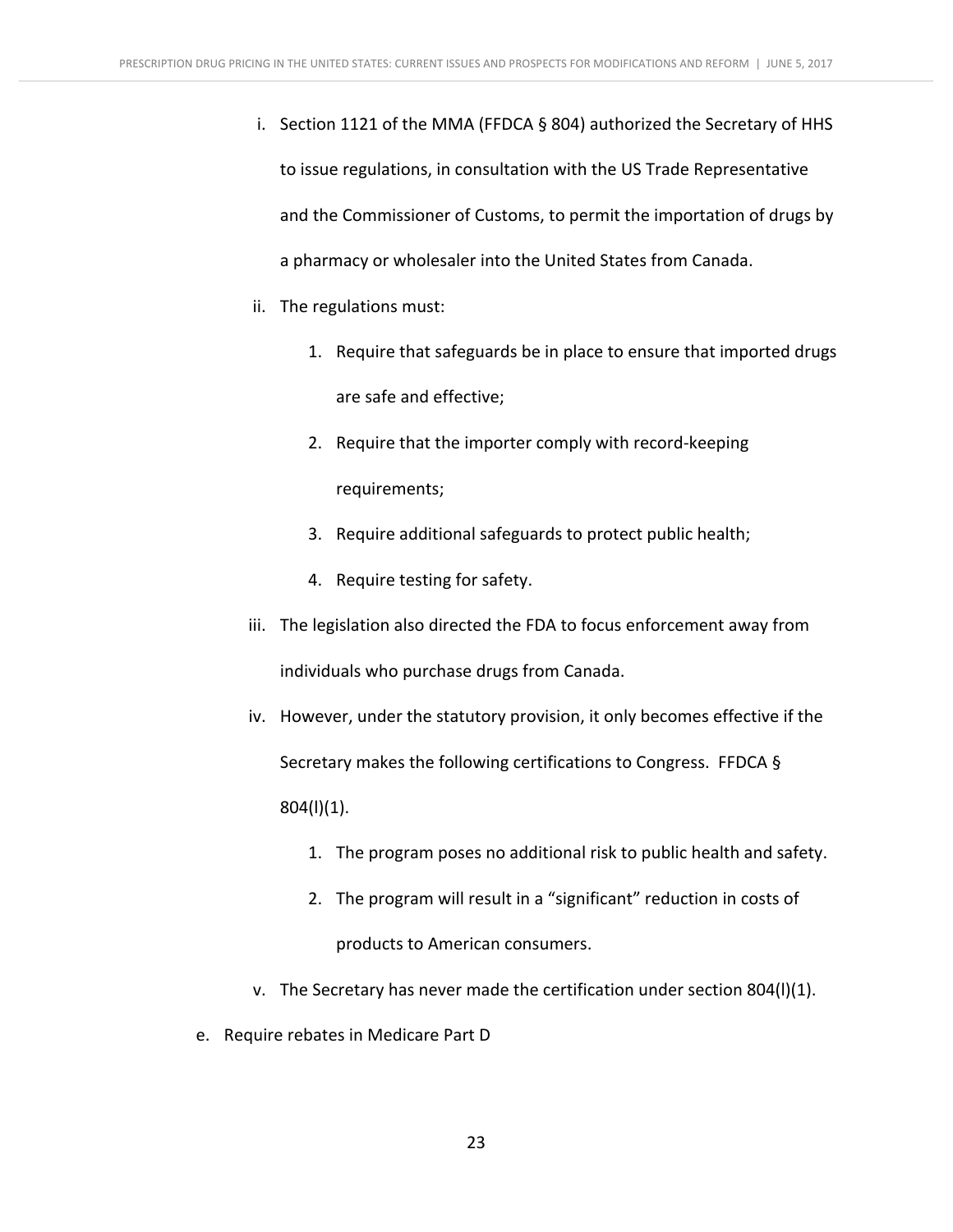- i. The Part D law contained a massive shift in liability for prescription drug costs for dual-eligible enrollees.
	- 1. Prior to the enactment of Part D, prescription drug for dualeligible enrollees were covered by Medicaid because Medicare lacked a prescription drug benefit.
	- 2. Part D shifted the burden of drug spending for this population to Medicare, alleviating a huge burden for states.
- ii. However, states had been able to collect rebates for drugs dispensed to duals. Although the cost of covering these drugs went away, so did rebate dollars.
- iii. The Obama Administration included budget proposals to require rebates from manufacturers for drugs dispensed to duals.
- iv. Recently, the director of the Office of Management and Budget (OMB) in the Trump Administration has speculated publicly on whether the elimination of rebates for drugs dispensed to duals was good public policy. Carolyn Y. Johnson, "The White House budget director dropped a hint about how Trump could bring drug prices down," The Washington Post (May 12, 2017), available at https://www.washingtonpost.com/news/wonk/wp/2017/05/12/thewhite-house-budget-director-dropped-a-hint-about-how-trump-couldbring-drug-prices-down/?utm\_term=.c381047a0861.
- f. Repeal or waive part D non-interference clause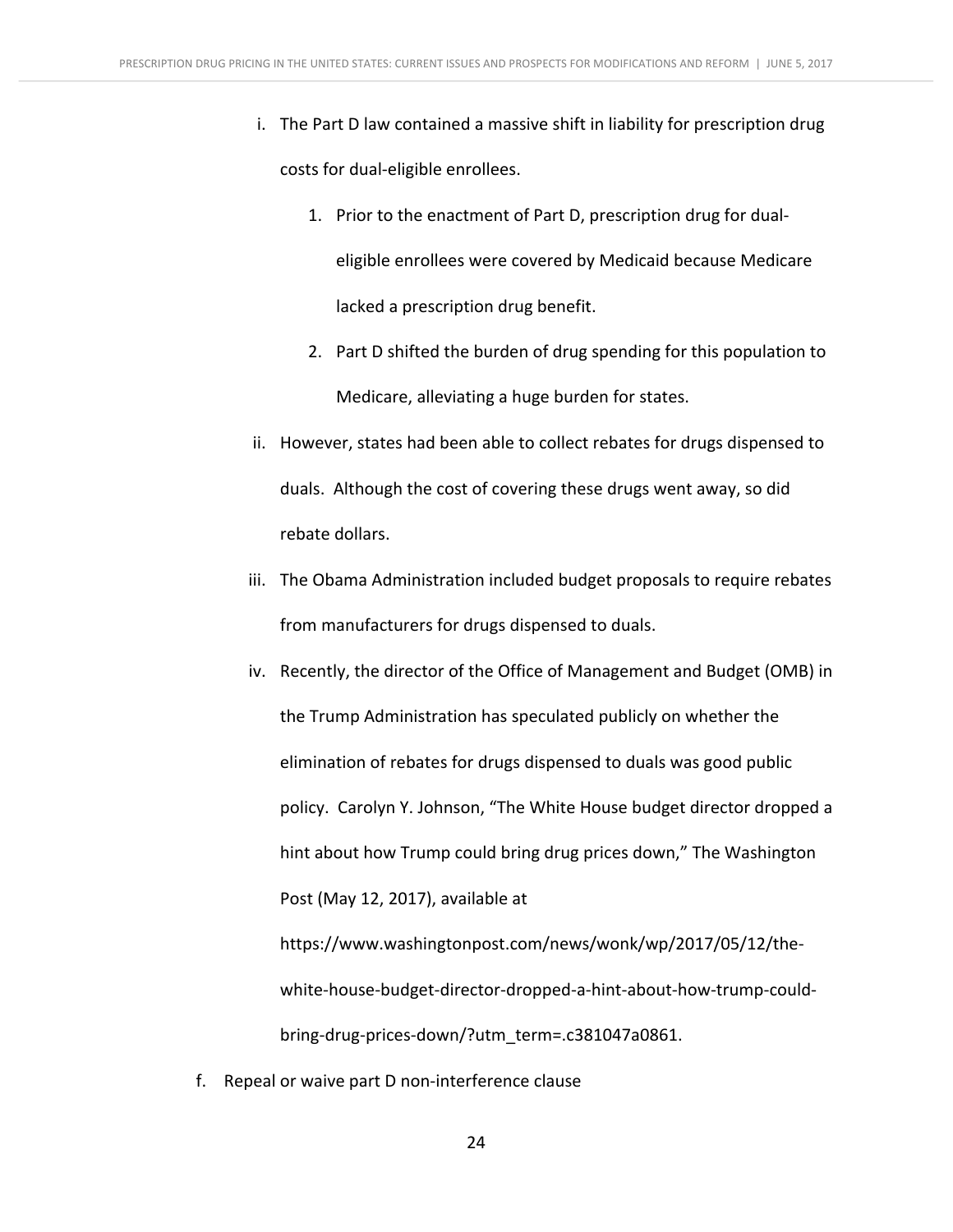- i. As noted above, Social Security Act section  $1860D-11(i)$  prohibits CMS from interfering in negotiations between Part D plans, pharmacies, and pharmaceutical manufacturers.
- ii. In theory, Congress could repeal  $\S$  1860D-11(i), or CMS could waive or modify it through the Centers for Medicare and Medicaid Innovation (CMMI).
- iii. The chances of either happening are highly unlikely, but not impossible.
- g. Implement a new demonstration project altering Part B drug pricing
	- i. In March, 2016, CMS proposed a two-phase Part B drug payment model through CMMI. 81 Fed. Reg. 13230 (March 11, 2016). The model was designed to be in effect for five years.
	- ii. Under the first phase of the model, physicians and hospital outpatient departments would no longer receive  $ASP + 6%$  for the drug. Rather, they would receive ASP + 2.5% plus a \$16.80 per drug administration fee.
		- 1. The flat fee would be increased by the CPI (medical care) each year of the demonstration project.
		- 2. These add-on payments were projected to be budget neutral relative to current law.
		- 3. The theory behind phase one was that the current system penalized physicians for choosing a lower-cost drug.
	- iii. Under the second phase of the model, CMS would attempt to implement value based payment models by replicating the strategies used by PBMs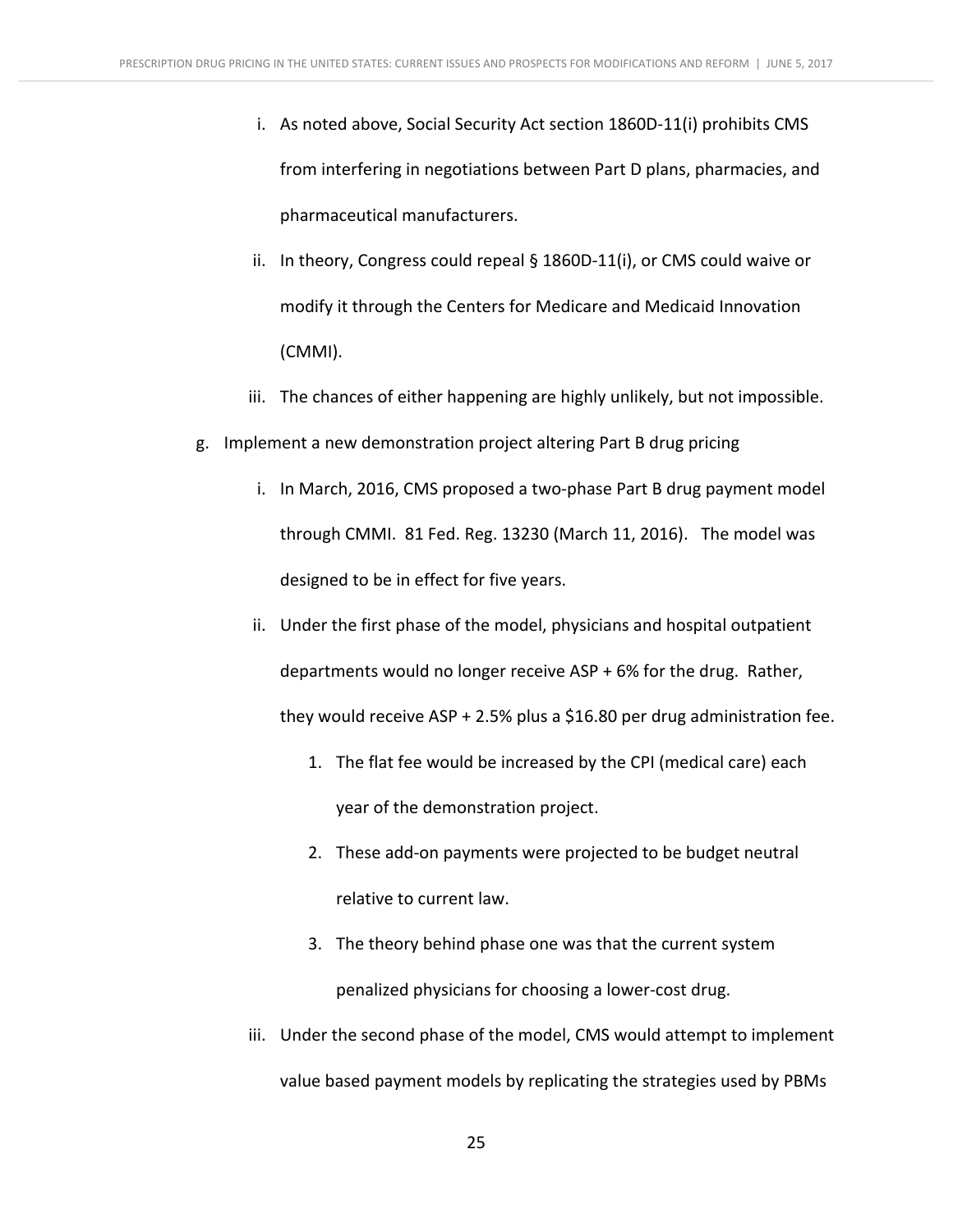to control drug prices, including discounting or eliminating beneficiary cost sharing; evidence-based clinical support tools; indications and effectiveness based pricing; reference pricing; and risk sharing agreements based on outcomes.

- iv. Under the model, all providers and suppliers furnishing and billing for Part B drugs would be required to participate in the model, although not in every phase of the model. All Part B drugs and biologicals would be included in the model.
- v. CMS received significant push-back from its proposed model. In December, 2016, CMS announced that it would not implement the model. The new Administration, could, of course, implement it.
- h. Revisions to Medicaid prescription drug rebate statute
	- i. State Medicaid directors are increasingly complaining that the existing prescription drug rebate program does not give them significant leverage to control prescription drug costs because states are effectively required to cover all drugs once the manufacturer has agreed to pay rebates. Cathy Kelly, "Medicaid Drug Formulary Ideas Floated, But Manufacturers Are Skeptical," Pink Sheet, March 1, 2017.
	- ii. Medicaid directors are urging Congress to re-write Social Security Act  $\S$ 1927 to give them more flexibility in coverage of prescription drugs, in a way that would better replicate Medicare Part D.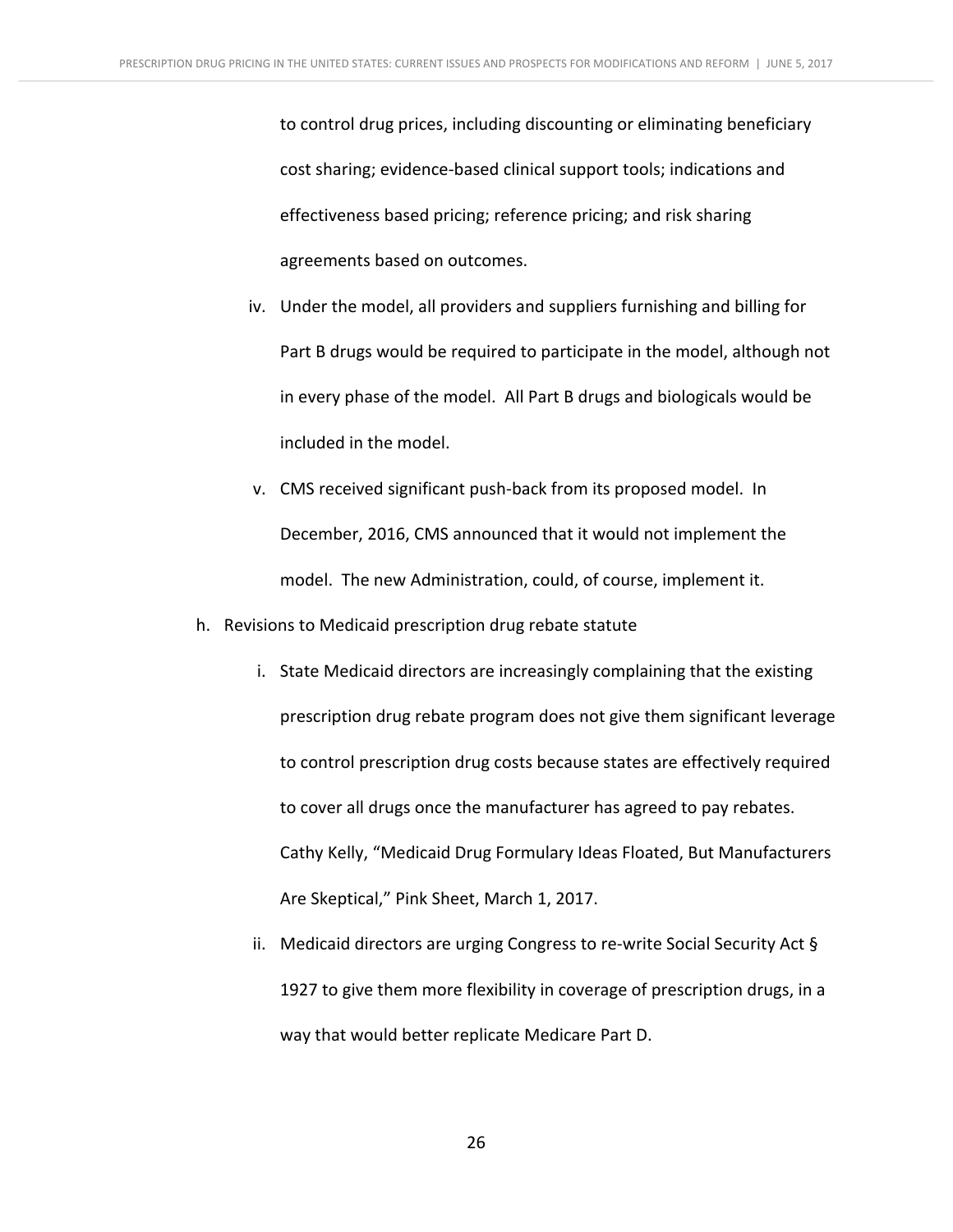- iii. CMS could, in theory, adopt such policies through its waiver authority under § 1115 of the Social Security Act, although waiver authority is likely not sufficient to fully resolve Medicaid directors' concerns.
- i. Enhance PBM transparency
	- i. Senator Ron Wyden, the ranking Democrat on the Senate Finance Committee, has introduced the Creating Transparency to Have Drug Rebates Unlocked (C-THRU) Act of 2017.
	- ii. In addition to requiring reporting additional information regarding rebates and price concessions by PBMs, the legislation would also generally require that Part D plans and plans on the Exchanges submit information regarding rebates and price concessions to HHS, which HHS would make available on its website in aggregated form. The legislation would also require that HHS specify a minimum percentage of price concessions that a PBM would have to pass through to its Part D or Exchange plan requirements. Finally, the legislation would re-define the phrase "negotiated price" in the Part D regulations to reflect a requirement that most price concessions be passed through to consumers at point of sale.
	- iii. Under Part D regulations, the term "negotiated price" generally means the price that the pharmacy pays for the drug, reflecting all price concessions that can "reasonably be determined at the point of sale." 42 C.F.R. § 423.100. The phrase "negotiated price" is crucially important in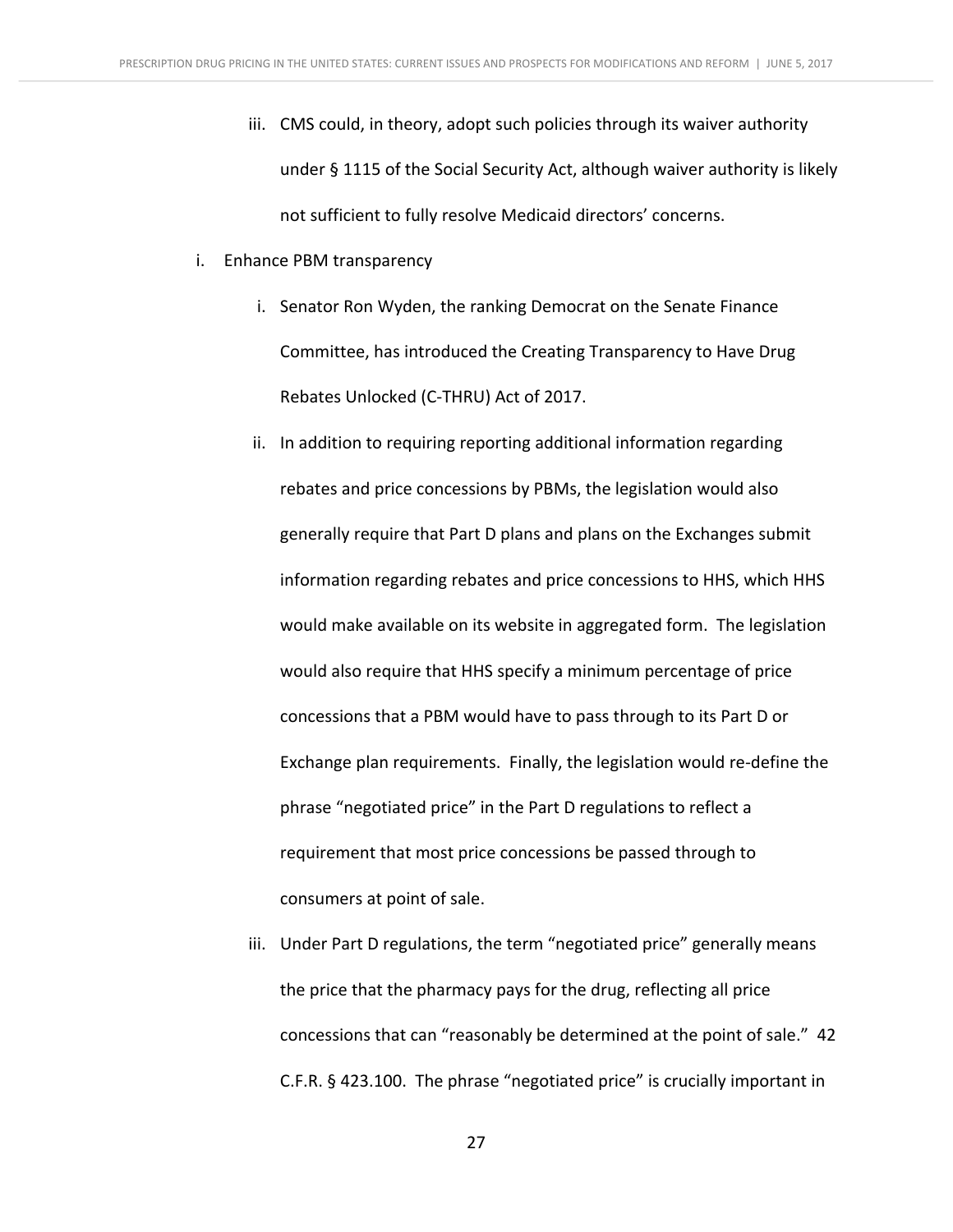Part D. Many key concepts in the program turn on the negotiated price of a drug:

- 1. Beneficiary coinsurance, especially when the drug is in a specialty tier.
- 2. Beneficiary payments during the coverage gap.
- 3. The pharmacy dispensing fee.
- 4. Reinsurance.
- 5. Reporting of direct and indirect reimbursement (DIR) to CMS.
- iv. The focus of the Wyden legislation is to require that all rebates be passed through at the point of sale. If price concessions cannot be determined or are unknown at the point of sale, the legislation would require an estimate of the price concessions and passed through to the Part D or Exchange enrollee.
- v. In theory, CMS could accomplish much of the focus of the Wyden legislation through regulations or sub-regulatory guidance, by changing the definition of "negotiated price" or by de-defining the phrase "reasonably be determined."
- j. Alternative reimbursement models for innovative technologies
	- i. Another issue in prescription drug pricing involves the use of alternative payment models for new innovative technologies.
	- ii. The FDA approval of new direct-acting antivirals to treat Hepatitis C introduced a new paradigm in the drug pricing debate: how much would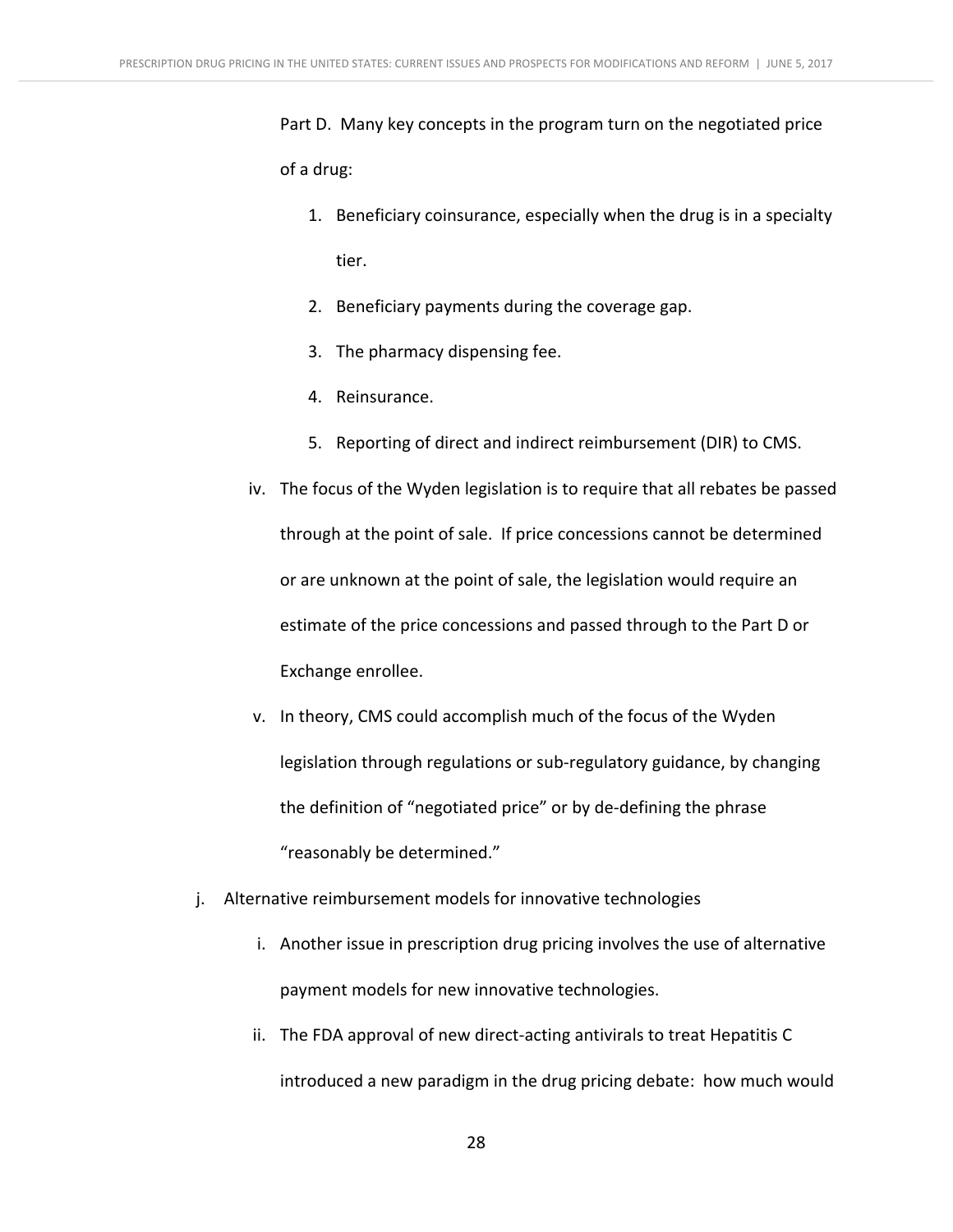payers be willing to pay today for a therapy that is a cure for a disease that would otherwise consume massive amounts of medical costs in the future?

- iii. This question will gain new urgency when the FDA begins to approve gene therapies that, in theory, will involve the one-time administration of a gene-altering or gene-modifying treatment that will cure a (often) rare disease.
- iv. Some questions:
	- 1. Should a payer be forced to bear the price of the new therapy up front when the benefits will accrue, potentially to other payers, over years or decades?
	- 2. Can the payments be amortized over some period of time? If so, how do those payments affect existing payment regimes such as ASP reporting and Medicaid best price?
	- 3. How would social investment models work in this context? If an investor is willing to advance the up-front cost of a therapy and accept repayment over time with a premium for medical savings, how will current payment regimes reflect such a model? For example, would the re-payment to an investor constitute an "expenditure for medical assistance" under the Medicaid program such that the state can be reimbursed for the expenditure?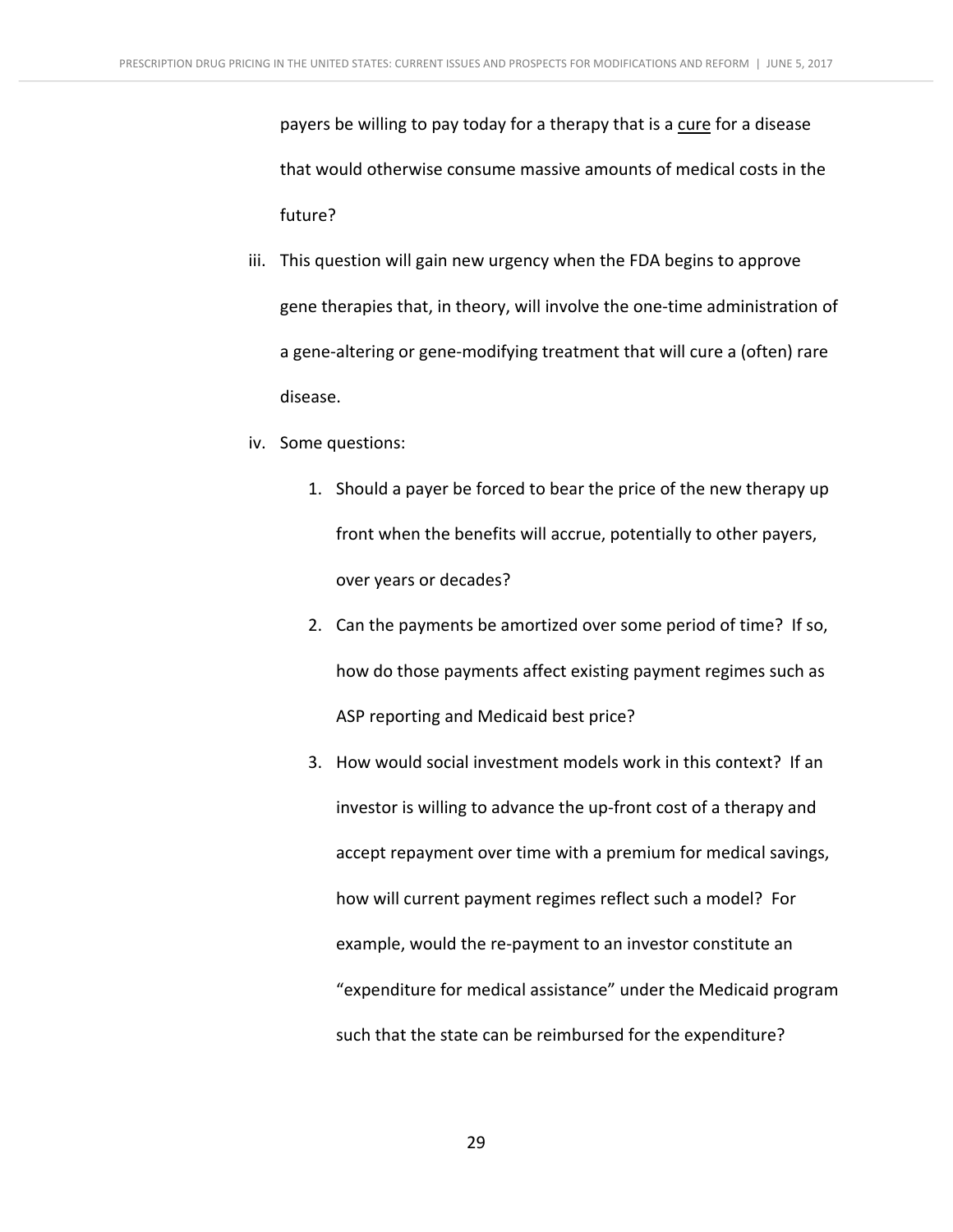- v. These are issues that are going to need to be addressed rapidly as FDA approval of the first gene therapies are rapidly approaching.
- k. Use of current Part D authority regarding high cost drugs
	- i. CMS has flexibility under its current rules and sub-regulatory guidance to consider a range of changes short of legislation on high cost drugs. Options include:
		- 1. Make it easier for plans/PBMs to make negative midyear formulary changes (such as excluding a drug or implementing utilization management protocols) in certain situations (e.g., market events such as availability of new brand or biosimilar drug entrant, or a significant drug price increase).
		- 2. Exclude drugs costing more than a certain amount from the transition requirements and otherwise work to pare back these requirements (e.g., with respect to long-term care facilities).
		- 3. Allow plans/PBMs to contract with an accredited specialty pharmacy network;
		- 4. Retract the recent CMS policy that requires exceptions to be approved to the lowest applicable tier.
		- 5. Modify policies on biosimilar coverage both in the Medicare Coverage Gap Discount Program and for copayment levels for LIS beneficiaries in the Initial Coverage Phase, and adopt policies that facilitate inclusion of biosimilars in Part D formularies.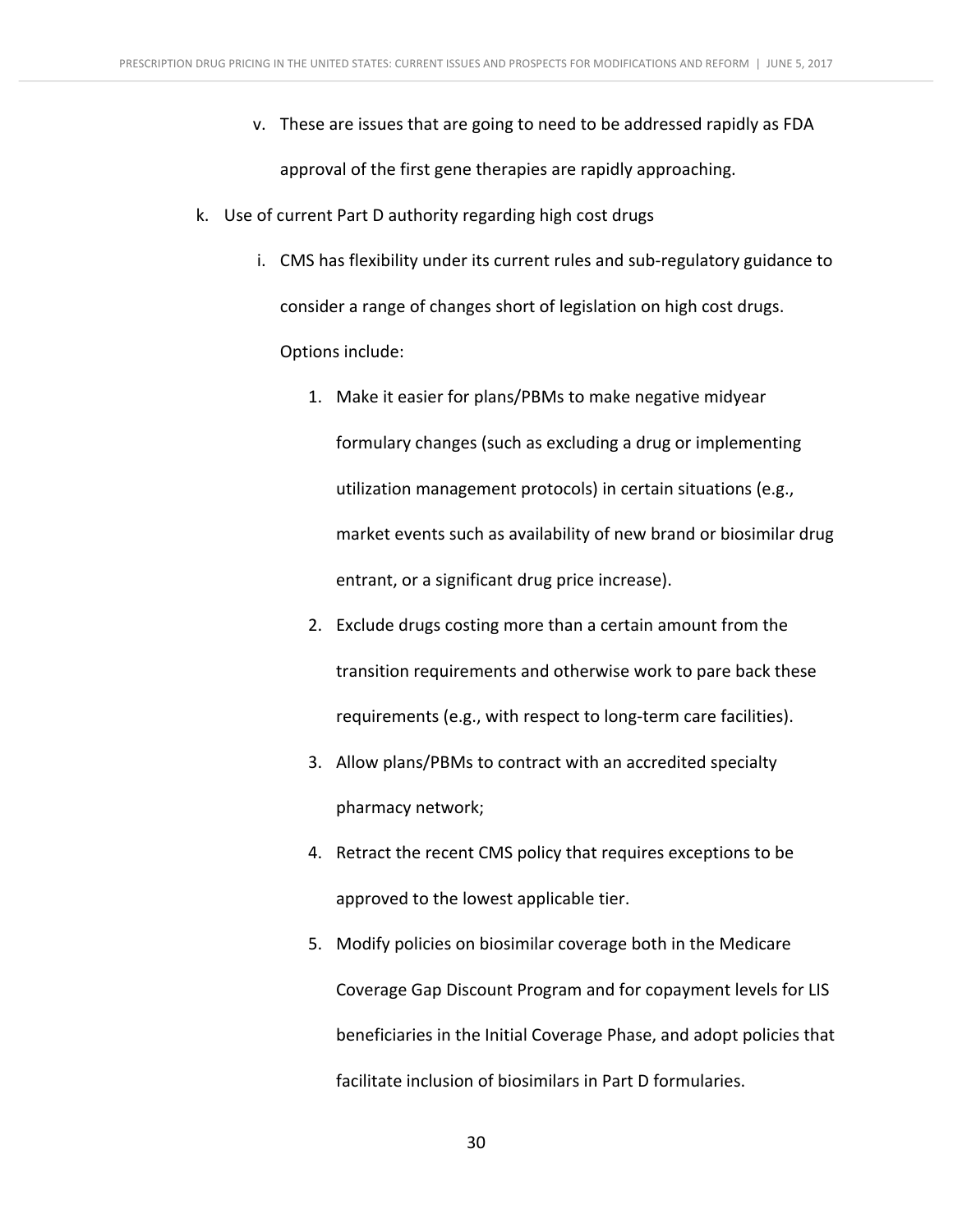- 6. Allow plans/PBMs to place new high-cost drugs into the specialty tier based on expected costs of over \$670, rather than forcing Part D plans/PBMs to justify that the cost is over \$670 based on actual claims data, which is unavailable because the drug is new.
- 7. Limit protected classes as proposed in 2015 NPRM which was subsequently withdrawn on May 23, 2014, (see

http://www.gpo.gov/fdsys/pkg/FR-2014-05-23/pdf/2014-

#### 11734.pdf)

- 8. Allow plans to provide coverage for only a 15-day supply for a first fill of a specialty drug to make sure the patient can tolerate the medication.
- ii. Use of Trump administration executive orders
	- 1. Series of executive orders (EOs) released with goal of ensuring that regulatory agencies are regulating to minimize economic burdens (see https://www.whitehouse.gov/briefingroom/presidential-actions/executive-orders)
	- 2. EOs could possibly be used to revise or retract rules that are barriers to lowering drug prices
- iii. IPAB and CMMI Both entities created under ACA
	- 1. IPAB (Independent Payment Advisory Board) envisioned as panel to enforce limits of Medicare growth, including changes to drug reimbursement.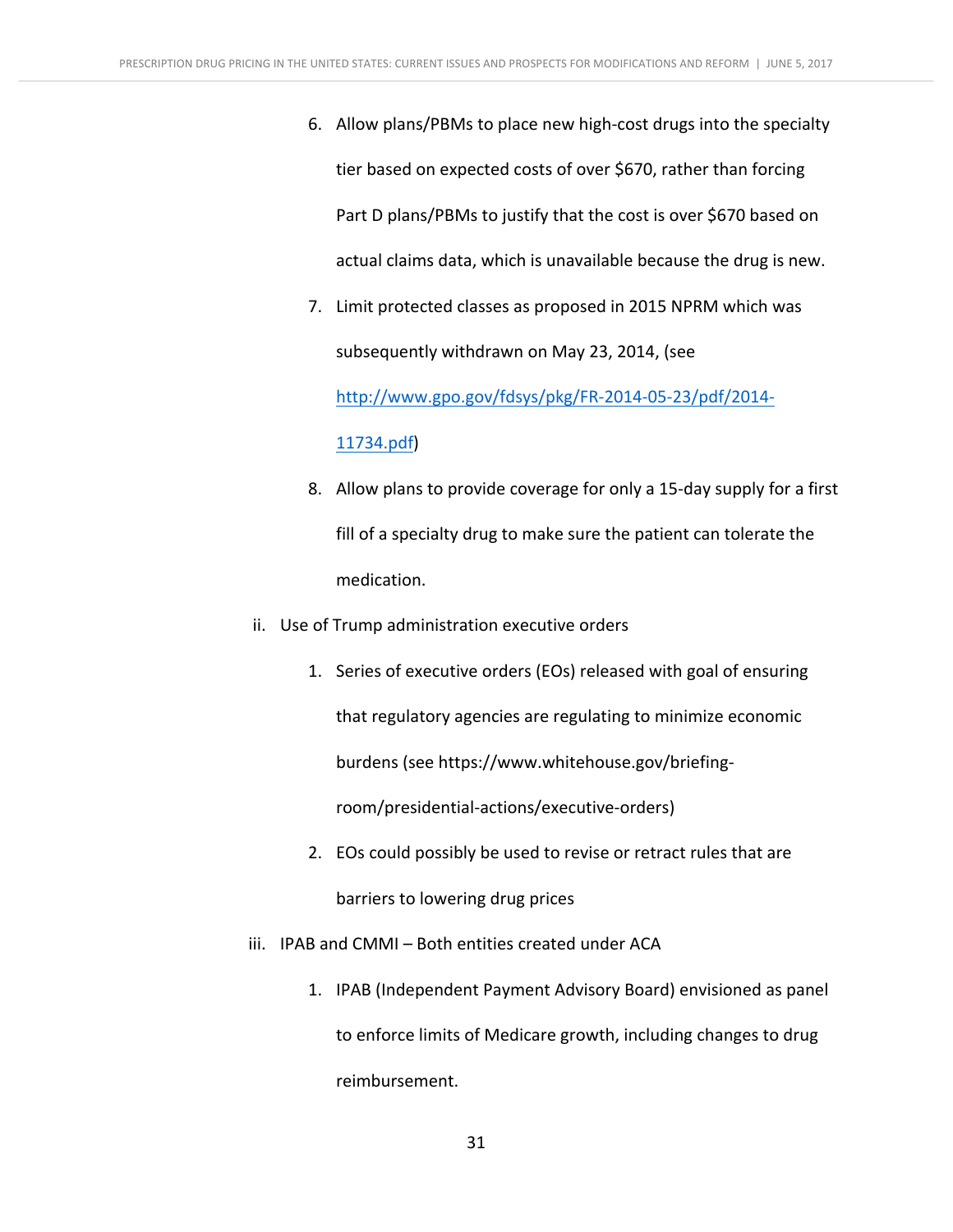a. Never triggered as actuarial threshold not yet met

(although that could change this spring)

- b. In absence of panel, HHS may carry out IPAB activities
- c. Lots of efforts to revoke but looming out there with broad authority to cut drug prices
- 2. CMMI (Centers for Medicare and Medicaid Innovation)
	- a. Established to experiment with new approaches to paying

for drugs and services to lower costs while

keeping/improving quality of care

- b. Broad authority, not challengeable in court
- c. Assess options for moving drugs that currently can be covered in either Part B or D, into Part D.
- d. Assess options for applying PBM utilization management tools used in Part D, to drug coverage under Part B.
- l. MedPAC Proposals
	- i. Part D reinsurance (Formally recommended in MedPAC June 2016 report at http://www.medpac.gov/docs/default-source/reports/chapter-6improving-medicare-part-d-june-2016-report-.pdf?sfvrsn=0)
		- 1. Due to high cost and numbers of enrollees entering the coverage

gap, Part D should be changed to transition Medicare's

reinsurance from 80% to 20% of catastrophic spending.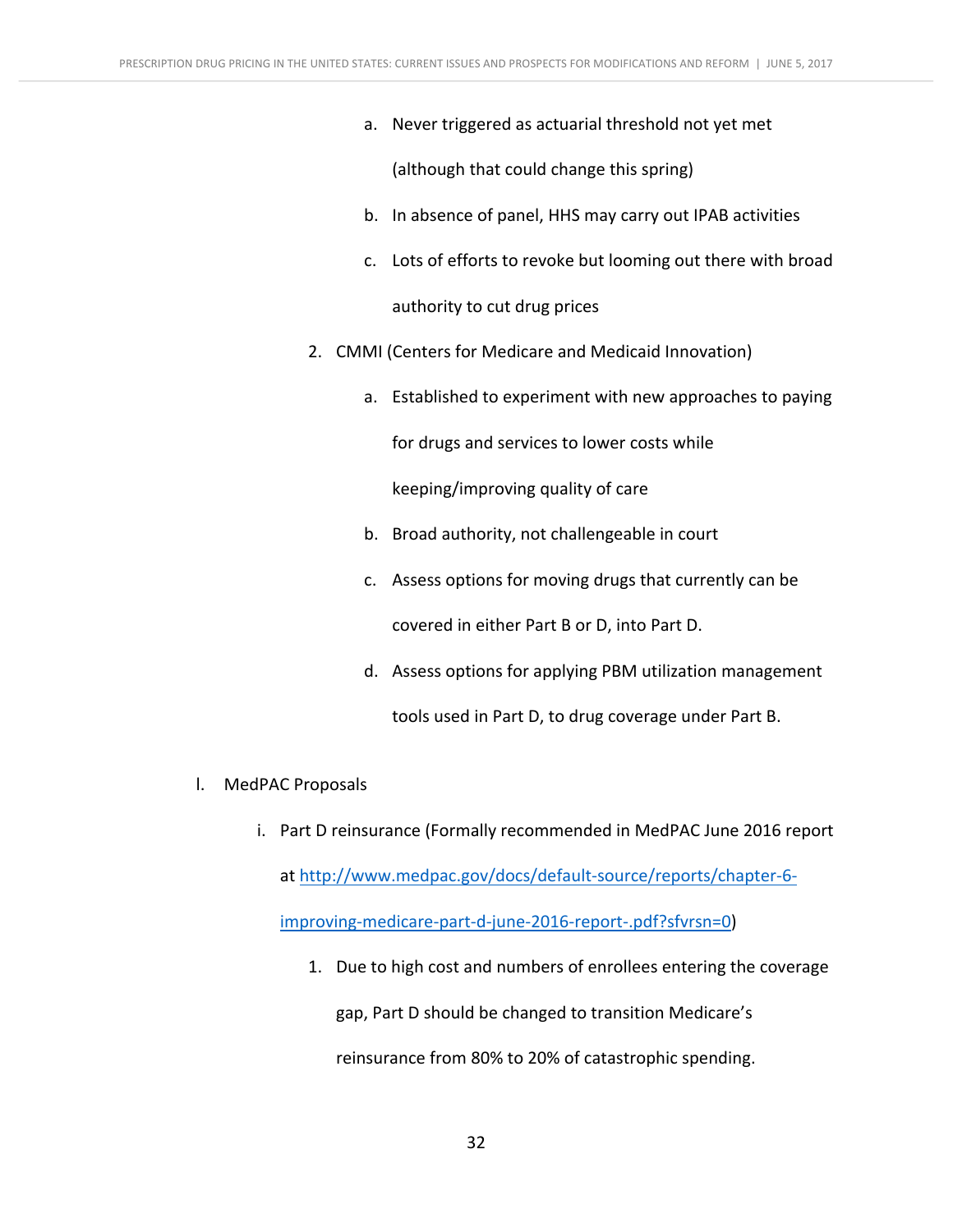- 2. Manufacturers' discounts in the coverage gap should no longer count towards enrollees' true out-of-pocket (OOP) spending.
- 3. Cost-sharing above the OOP threshold would be eliminated.
- 4. Plans/PBMs would have more flexibility to use formulary tools.
- ii. Part B Drug Value Program (DVP) Voted into recommendation but not yet published (presumably it will be in June 2017 report)
	- 1. Builds off of the Competitive Acquisition Program (CAP) created in MMA, which called for third-party non-profits to buy drugs and sell them to physicians, program never implemented.
	- 2. Under DVP, which would be in place by 2022, Medicare would contract with small number of private vendors to negotiate drug prices less than drug's ASP.
		- a. Vendors could use formularies and binding arbitration in certain cases.
		- b. Providers would buy drugs from vendors at the negotiated price.
		- c. Medicare would reimburse at the uniform price plus an administrative fee.
		- d. Details to be provided in June recommendations but pushback already fierce.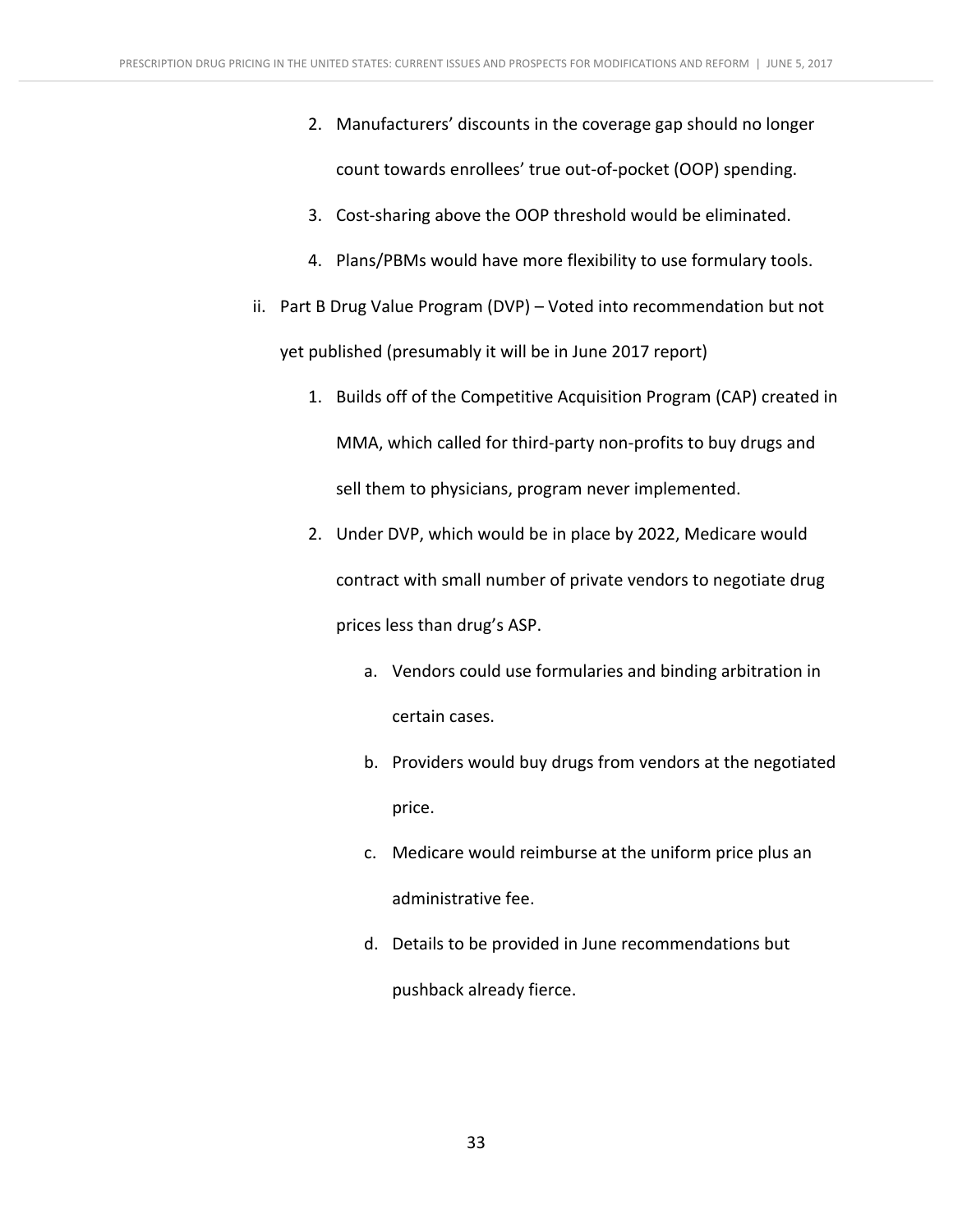- m. Other ideas under consideration based on publically available reports on Trump administration discussions with industry.<sup>1</sup>
	- i. Change Medicaid so not all FDA approved drugs need to be covered
	- ii. Require faster generic approvals from FDA
	- iii. Revisit orphan drug incentives to ensure they are used to develop medicines to treat rare diseases, not as gateway to premium prices and huge sales beyond orphan indications.
	- iv. Reform outdated laws that prevent outcomes-based contracting and otherwise encourage value-based arrangements
	- v. Revise current reimbursement policy for biosimilars in Medicare Part B since all biosimilars referencing the same innovator drug are paid under same reimbursement code
	- vi. Eliminate brand abuses in REMs (Risk Evaluation and Mitigation Strategies) and other restricted distribution systems to facilitate generic competition
	- vii. Mandate pass-through of rebates at POS under Medicare Part  $D^2$ 
		- 1. Currently allowed but very little usage due to risks of having to estimate rebates at POS

Out-of-Pocket and Federal Spending," May 30, 2017,

<sup>&</sup>lt;sup>1</sup> See, e.g., Cathy Kelly, "HHS Action on Drug Pricing: Here's Who Secretary Price is Listening To", Pink Sheet, May 25, 2017.<br><sup>2</sup> Health Care Policy and Law, "Association of Prescription Drug Price Rebates in Medicare Part D With Patient

http://jamanetwork.com/journals/jamainternalmedicine/fullarticle/2629497